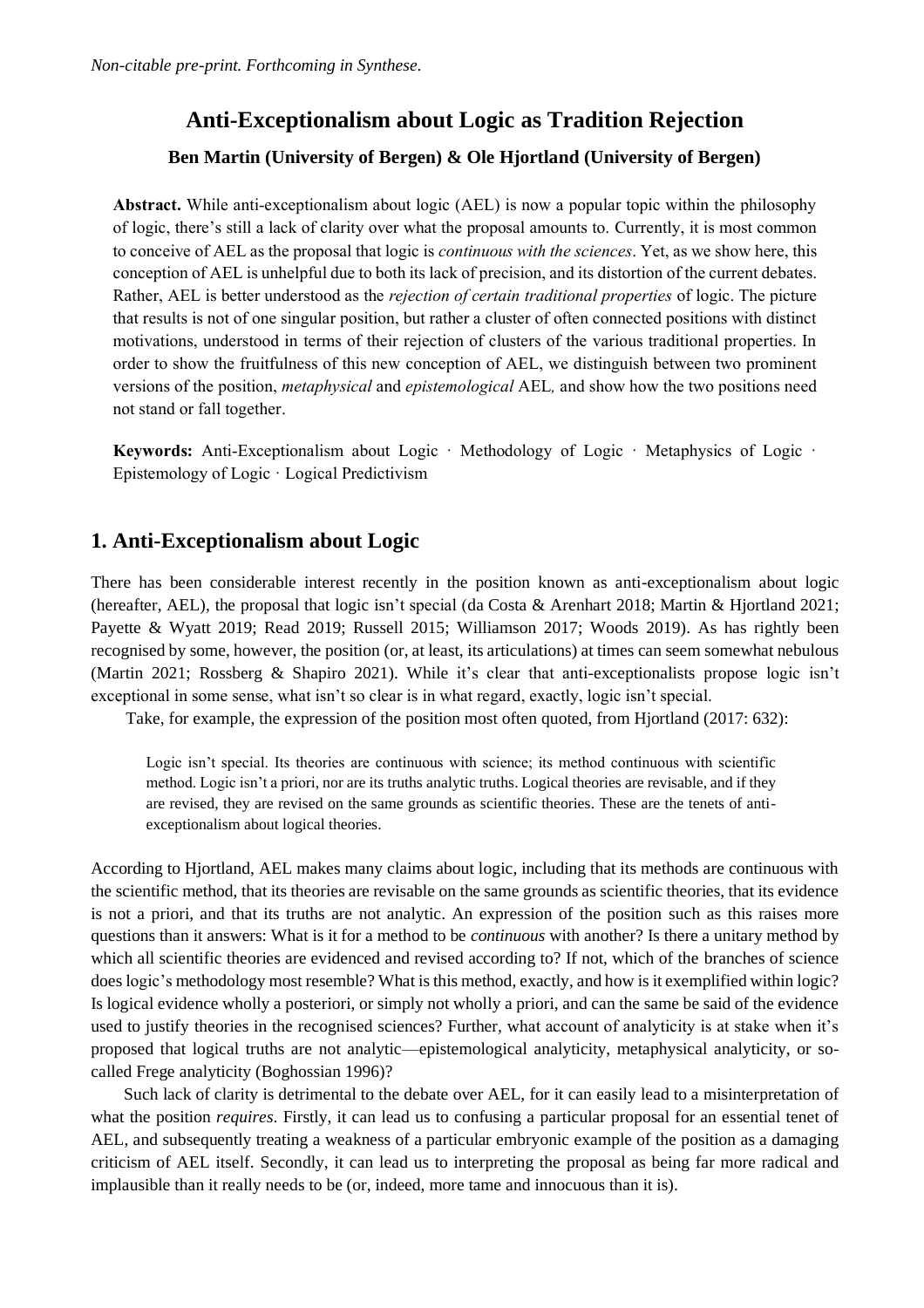We're currently in danger of falling foul of both forms of misinterpretation in the debate. Firstly, it's reasonably common in the literature to treat logical abductivism, the proposal that logics are justified on the basis of their ability to better fit relevant data, and possess other theoretical virtues to a greater extent than competitors, as though it was a necessary component of AEL (da Costa & Arenhart 2018; Hjortland 2017; Read 2019; Woods 2019). However, as we shall see in Section 4, abductivism is not the only available account of theory choice in logic compatible with the tenets of AEL (cf. Martin 2021; Russell 2019), and thus even if we find significant problems with abductivism, this need not spell the end for AEL. Secondly, as we highlight in Sections 2 & 3, some within the debate treat AEL as either a version of, or consequence of, philosophical naturalism. Undoubtedly, this is due to the influence of Quine, and the similarity on the surface between his position on logic's epistemology and that of some contemporary anti-exceptionalists. However, as we emphasise in these sections, there's little motivation for committing most contemporary anti-exceptionalists to naturalism, and thus criticisms of AEL based upon the failure of naturalism can quite easily miss the mark.

The goal of this paper is to provide clarification over how to fruitfully understand AEL, with the aim of both minimising future occurrences of these potential misinterpretations, and ensuring that we don't overlook AEL's potential strengths on the basis of the failings of some of its current incarnations. In order to achieve this, we'll provide a new framework within which to understand AEL, in terms of the *rejection of the traditional properties of logic*. According to this *rejection-of-traditional-properties* account, AEL is not so much one position, but a cluster of often connected positions, united in their shared rejection of at least one of the traditional properties of logic. As we'll outline throughout the paper, this conception of AEL has multiple advantages, including that it allows us to recognise that not all of the proposals associated with AEL need stand or fall together, although because the motivations for logic's traditional properties are often connected, a rejection of one of these traditional properties can also often motivate a rejection of others.

As with any proposal for how to understand a widely discussed position, we run two risks. Firstly, that certain advocates of the position will charge us with having distorted their proposals or motivations, and thereby "missed the point", and secondly that we will end up categorising those not traditionally considered to be advocates of AEL as proponents. However, ultimately, any such concerns would be misplaced. Our interest here is not to reflect what avowed advocates *take to be* the defining features of the position, but rather to argue for what we consider to the most fruitful conception of the position, based upon its ability to facilitate progress in the debate. <sup>1</sup> Further, if our proposal, while being otherwise fruitful, requires us to acknowledge certain noncard carrying anti-exceptionalists as advocates of AEL, this is hardly a significant cost. After all, many of those *currently cited* as advocates of AEL, such as Maddy (2007) and Priest (2014 & 2016), do not themselves use the term to denote their proposals. Further, present hesitancy over acknowledging oneself as an advocate of AEL could have as much to do with the ambiguity and connotations surrounding the position as a rejection of the spirit of the proposal. Those who end up counting as anti-exceptionalists (in some respect) according to our new framework may well end up being happy to sign up for their membership card. Of course, as with any proposal of this type, we leave ourselves open to the charge that our proposal is *not* the most fruitful way in which to understand AEL. Our goal is to convince sceptics otherwise.<sup>2</sup>

<sup>&</sup>lt;sup>1</sup> Some would probably call what we are engaged in here *conceptual engineering* (Cappelen 2018).

<sup>&</sup>lt;sup>2</sup> Let us briefly note here a concern raised by an anonymous reviewer, which we think may be shared by some readers. By proposing that AEL is more fruitfully understood in terms of the *rejection of logic's traditional properties*, rather than the *continuity of logic with the sciences*, we are calling into question the suitability of Hjortland's (2017) characterisation of the position. However, some may treat Hjortland's (2017) discussion as the initial introduction of AEL, on which grounds we ought to respect the spirit of the position as stated there, even if there are more plausible positions which could also be considered versions of AEL. We think this concern, though reasonable, is mistaken. Hjortland (2017) is *not* the attempt to introduce a new position, but rather an analysis of (a) position(s) already purportedly found in the literature (namely, in Maddy 2002, Priest 2014 & 2016, Russell 2015, and Williamson 2017). Consequently, the expression of AEL in Hjortland (2017) should not be treated akin to a definition of the position, but rather an analysis of an existent position, and thus should (at least, partially) be evaluated on these terms. As we shall go on to see, one of our concerns with conceiving of AEL in terms of the *continuity of logic with the sciences* is that it fails to make adequate sense of these existent positions. Many thanks to an anonymous reviewer for raising this important point.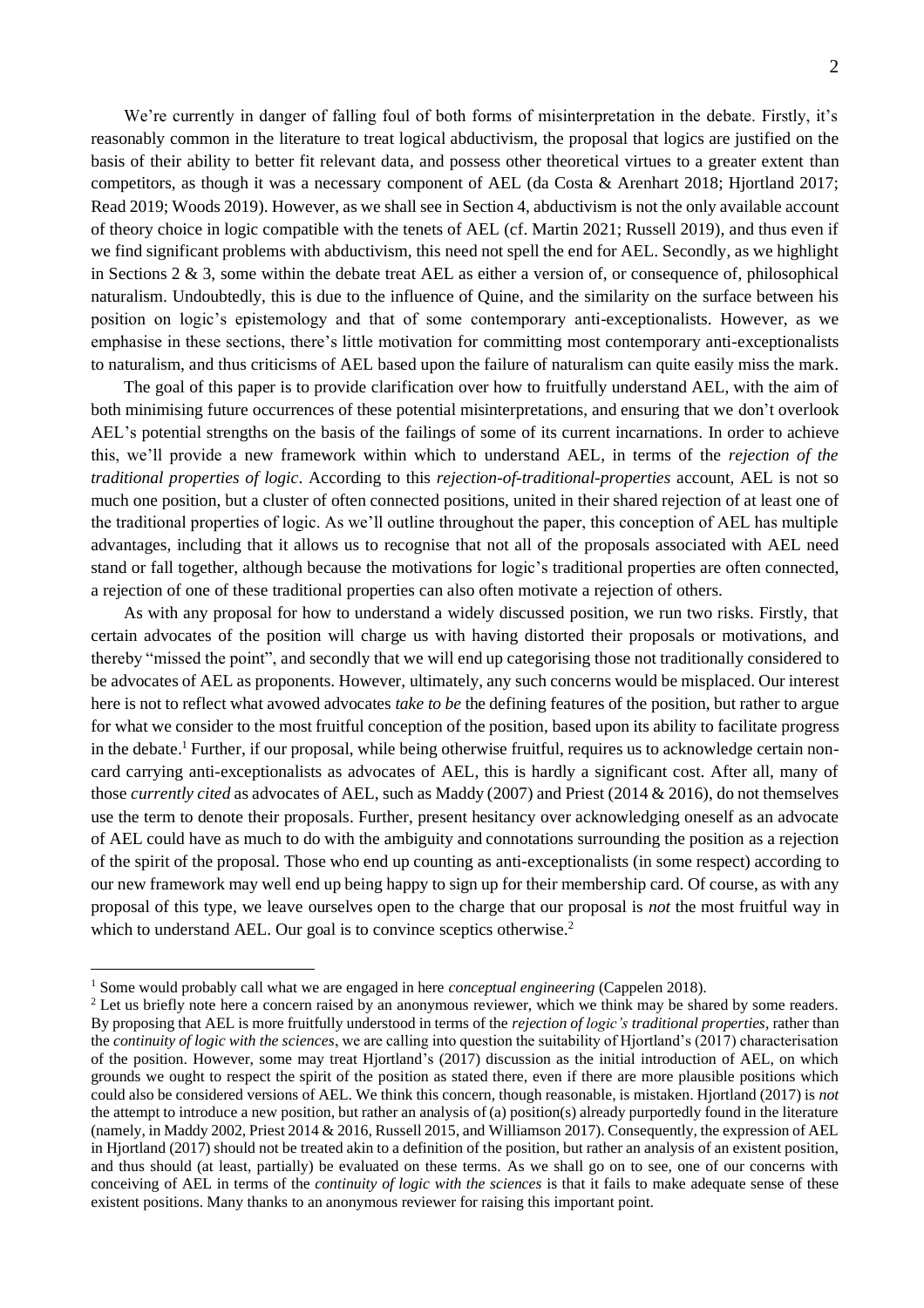Our argument for the proposal runs as follows. In Section 2 we argue against the conception of AEL as the proposal that logic is continuous with the empirical sciences, and present in its place an account of AEL as the rejection of at least one of the traditional properties of logic. Here we also include an outline of some of these properties and highlight the benefits of conceiving of AEL in these terms. Section 3 then presents our main argument for the new framework, based on its ability to distinguish between two prominent but distinct anti-exceptionalist traditions, *metaphysical* AEL and *epistemological* AEL. While *metaphysical* AEL concentrates on proposing that logical theories have the same type of descriptive content as theories in other fields (including the sciences), *epistemological* AEL concentrates on denying logic the foundational epistemic status it has traditionally been assigned, contrasting logic with other areas of enquiry. While there are some who embrace both forms of anti-exceptionalism, particularly those who endorse a version of philosophical naturalism, each of these traditions naturally lead to the rejection of divergent clusters of the traditional properties of logic with distinct motivations. The benefit of our rejection-of-traditional-properties account of AEL is that it simultaneously explains why both positions are instances of AEL and why the positions are connected, due to the connections between the traditional properties of logic which each reject, while recognising their distinctiveness. Lastly, we highlight the importance of facilitating the distinction between metaphysical and epistemological AEL by showing that one need not be committed to metaphysical AEL in virtue of endorsing epistemological AEL, using what we take to be the most detailed anti-exceptionalist account of logic's epistemology currently available, *logical predictivism* (Martin & Hjortland 2021). The need to evaluate these two forms of AEL independently further evidences the fruitfulness of the rejection-oftraditional-properties conception of AEL.

### **2. Anti-Exceptionalism and the Traditional Properties of Logic**

What is the best way of understanding AEL's core proposals? Those who have written recently about AEL often simply describe the position as the proposal that logic is continuous with the empirical sciences (da Costa & Arenhart 2018; Payette & Wyatt 2019; Read 2019; Woods 2019), taking as their lead undoubtedly the first line of the often-quoted paragraph from Hjortland (2017). Further, it becomes apparent that certain criticisms of the position depend upon this particular conception of the anti-exceptionalist proposal. For example, Rossberg & Shapiro (2021) criticise AEL for being too vague, given both that every field of science is different from another in interesting ways, and that the notion of *continuity* operative in the conception is elusive. We agree with these concerns, but we think they are due to a misconception of the goals and content of AEL, rather than a problem with the proposal itself.

In this section we, firstly, outline some weaknesses of the *continuous with the empirical sciences*  conception of AEL:

*AEL as Continuity:* Logic is continuous with the empirical sciences,

and then proceed to present and highlight the benefits of an alternative conception of AEL in terms of the rejection of certain traditional properties of logic:

*AEL as Tradition Rejection*: Logic either fails to possess at least some of the properties traditionally assigned to it which were thought to make logic exceptional, or possesses them in an unexceptional fashion.

#### **2.1 AEL as Continuity with the Sciences**

How we conceive of the broad goals and theses of a proposal matter. Misconceiving a proposal's aims can lead us to wrongly criticise it for missing its target, and misinterpreting the main thrust of its theses can lead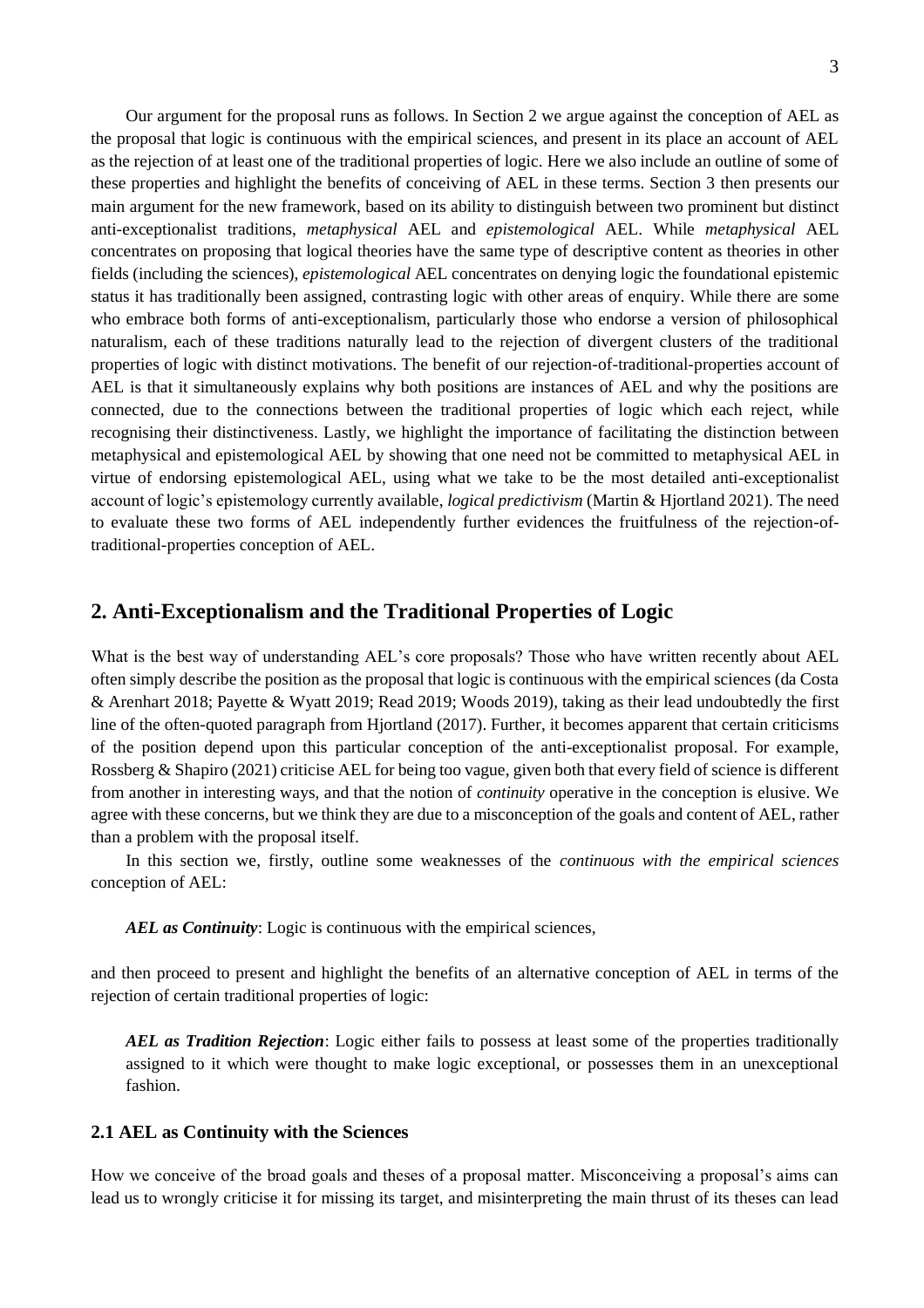us to concentrating on the wrong elements of the proposal, missing its potential force. What we require is an appreciation of a proposal which is both specific enough to facilitate criticism of the proposal's theses, and ecumenical enough to see the woods through the trees, appreciating the general proposal's strengths. As we'll see, *AEL as Continuity* suffers weaknesses in both of these regards.

According to *AEL as Continuity*, anti-exceptionalists are committed to saying that logic is continuous with the sciences. Yet the characterisation as it stands is clearly incomplete, for it neither specifies *how* logic is supposed to be continuous with the sciences, nor *which* recognised sciences it is continuous with. Thus, if we are to be able to properly assess the proposal, we will first need to further interpret the position and determine the values of these variables. Two possible interpretations stand out: (i) a *strong* interpretation, in which logic is continuous with *all* of the sciences in *all* important methodological, ontological, and epistemic regards, and (ii) a *watered-down* interpretation, specifying only *certain* properties of the sciences, and only *certain* sciences, as being relevant to the anti-exceptionalist's proposal. Both have their shortcomings.<sup>3</sup>

Consider first the *strong* interpretation of *AEL as Continuity*. In this case, logic is continuous with *all* of the sciences in *all* important methodological, ontological, and epistemic regards. Firstly, interpreting AEL in this fashion simply places too demanding a requirement on the position. It commits the advocate to there being some core essence to scientific ontology, methodology and epistemology shared across all of the sciences, which logic itself could somehow then share in. Yet, not only does it seems wholly uncharitable to suggest that most (if any) anti-exceptionalists are committed to this proposal when there is no concrete evidence for it, but there's good reason to think that such a proposal is implausible. Firstly, current evidence from the philosophy of science counts against the proposal there is some core essence, whether made up of methodological, epistemological or ontological principles, shared by the sciences (Cleland 2002; Dupré 1993; Laudan 1977; Ruphy 2016). Not only do different fields adhere to different methodological norms, but these norms have changed over time. Thus, we have both synchronic and diachronic variation across the sciences. Secondly, there are multiple significant features of various scientific fields' methodologies which are not shared by logic. For instance, statistical methods are rife across the physical, life and social sciences; yet, whilst these methods make use of logic, logicians themselves make no use of statistical methods in developing or assessing logical theories. Consequently, interpreting AEL in this fashion simply leads us to having to reject it out of hand.

Secondly, we actually have good reason to think most anti-exceptionalists reject the proposal that logic is similar to the sciences in all of these regards (even if all scientific fields themselves share these features). Requiring AEL to align logic in this way with the sciences simply reduces anti-exceptionalism to an extreme form of naturalism about logic. Yet, as has been made clear elsewhere (Martin & Hjortland *forthcoming*), while naturalism may be *one* motivation for becoming an anti-exceptionalist, one need not be a naturalist in order to be an anti-exceptionalist. For example, there's good reason to think that among others Priest (2008; 2016) admits that logic has its own peculiar sources of evidence with the logico-semantic paradoxes (Martin 2021). Consequently, this strong interpretation of *AEL as Continuity* not only leads to too easy a dismissal of AEL without appreciating its potential strengths, but distorts the positions of multiple advocates of AEL.

Unfortunately, the *watered-down* interpretation of *AEL as Continuity*, specifying only *certain* properties of the sciences, and only *certain* sciences, as being relevant to the anti-exceptionalist's proposal is equally inadequate. Even if it were possible to specify what exactly these properties are, and which were the target sciences, there are three good reasons to think this proposal also misses the mark: (i) it gives the appearance of AEL lacking underlying principled motivations; (ii) it gives the impression that versions of AEL exist on a continuum, with more thorough going versions drawing greater connections between logic and the sciences; and, (iii) it doesn't fit well with the actual reasons supposed advocates of AEL give for their proposals.

<sup>3</sup> Of course, there are two other available interpretations which sit between the *strong* and *watered-down* interpretation— (i) that logic is continuous with only *some* sciences but in *all* regards, and (ii) that logic is continuous with *all* of the recognised sciences but only in *some* regards—however for the sake of expediency we pass over these cases, given that the same considerations also demonstrate their shortcomings.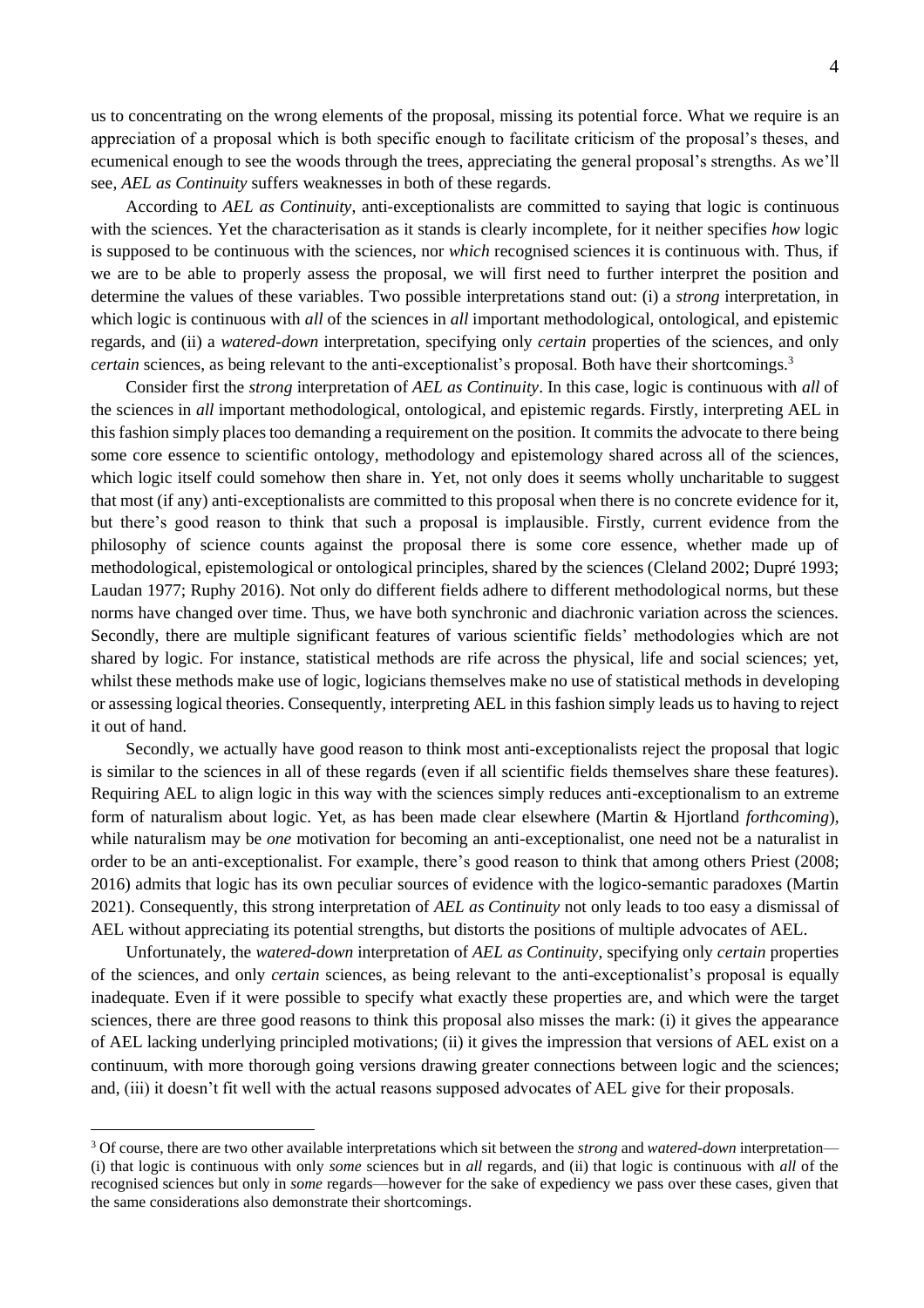Firstly, by specifying that AEL is only concerned with establishing logic's continuity with *certain* sciences on the basis of *certain* properties, we are left with the question of why only *these properties* and *these sciences*—what is the principle behind picking these particular restrictions? Sure, one can look at the current putative examples of AEL in the literature and simply include these proposals within the scope of the restriction. However, the picture of AEL that results from this process will be ultimately uninformative, neither instructing us whether a new proposal of continuity with the sciences ought to properly fall under the scope of AEL or not, nor explaining why *these* connections and not others are the current subject of debate. Not only does *AEL as Continuity* deliver a picture of AEL as a hodge podge of very loosely associated claims, but it provides very little guidance to researchers as to which possible continuities with the sciences we ought to be concentrating upon, and which are of particular importance to AEL.

Secondly, by emphasising the importance of logic's continuity with the sciences for AEL, *AEL as Continuity* suggests that success for AEL consists in establishing as much continuity with the relevant sciences as possible. Further, that we are able to establish a spectrum on which versions of AEL sit, on the basis of how much similarity they establish, with some being more fully (or, properly) anti-exceptionalist than others. Yet, having a conception of AEL with this connotation could be damaging, leading to the unjustified criticism of versions of AEL in the literature merely on the basis that they do not accommodate certain important features of the sciences (da Costa & Arenhart 2018). This criticism only makes sense if the primary goal of AEL is to draw as close a connection as possible between logic and the sciences. However, unless we have good reason to believe that this is indeed the theoretical goal of AEL, we will be likely to miss the existent strengths of its proposals by encouraging its positions to be become more and more extreme, by drawing a closer and closer connection between logic and science.

Lastly, there's good reason to think *AEL as Continuity* distorts the underlying motivations of AEL. After all, the conception suggests that anti-exceptionalists are primarily interested in proposing a similarity between logic and certain recognised sciences in some as of yet undetermined sense. Yet, this would entail that the measure of success for AEL was its ability to demonstrate these similarity relations. It's a surprise then that what we find in most (if not all) of those works often cited as instances of AEL (Maddy 2007; Priest 2014 & 2016; Russell 2015; Sher 2016; Williamson 2017) is *not* an outline of the relevant scientific properties and then an attempt to show their occurrence within logic, but rather a dissatisfaction with either certain historical assumptions about logic—such as logic's *apriority*, analyticity and foundational status—or certain historical theses about logic—such as *conventionalism* and Fregean *third-realmism*. If the measure of the theoretical strength of versions of AEL were their ability to provide detailed links between properties of logic and sciences, then we must admit they have failed. This should give us reason to doubt this is the underlying motivation of the position. Anti-exceptionalists are not waiting for philosophers of science to form a settled opinion of the nature of science before then seeking to evidence how these same principles hold of logic. Rather, the position often seems less a reaction to what we presently know about the properties of the sciences, and more a dissatisfaction with certain traditional accounts of the nature of logic.<sup>4</sup>

It is here that our own positive account of how best to understand AEL—*AEL as Tradition Rejection* comes to the fore. Rather than conceiving of the position as primarily interested in drawing connections between logic and the sciences, instead its various instances share the concern of calling into question the traditional properties of logic which are supposed to make logic special as an area of enquiry. While in virtue of calling into question these putative exceptional properties of logic, it can sometimes *appear* that the antiexceptionalist is concerned with drawing a connection between properties of logic and the sciences, in fact

<sup>4</sup> This doesn't mean that there are *no* potential advocates of either the strong or watered-down version *AEL as Continuity*, or that no one in the literature is exploring either option. For example, Wyatt & Payette (2018) and Payette & Wyatt (2019) seem plausible cases of attempts to explore possible methodological connections between logic and the natural sciences. However, our point here is that these are outlier cases, and further that identifying the whole of the AEL enterprise with these instances will likely lead to an unjustified rejection of AEL in totality. For a recent evaluation of Payette & Wyatt's (2019) attempt to draw connections between the explanatory practices of the chemical sciences and logic, see Martin (forthcoming).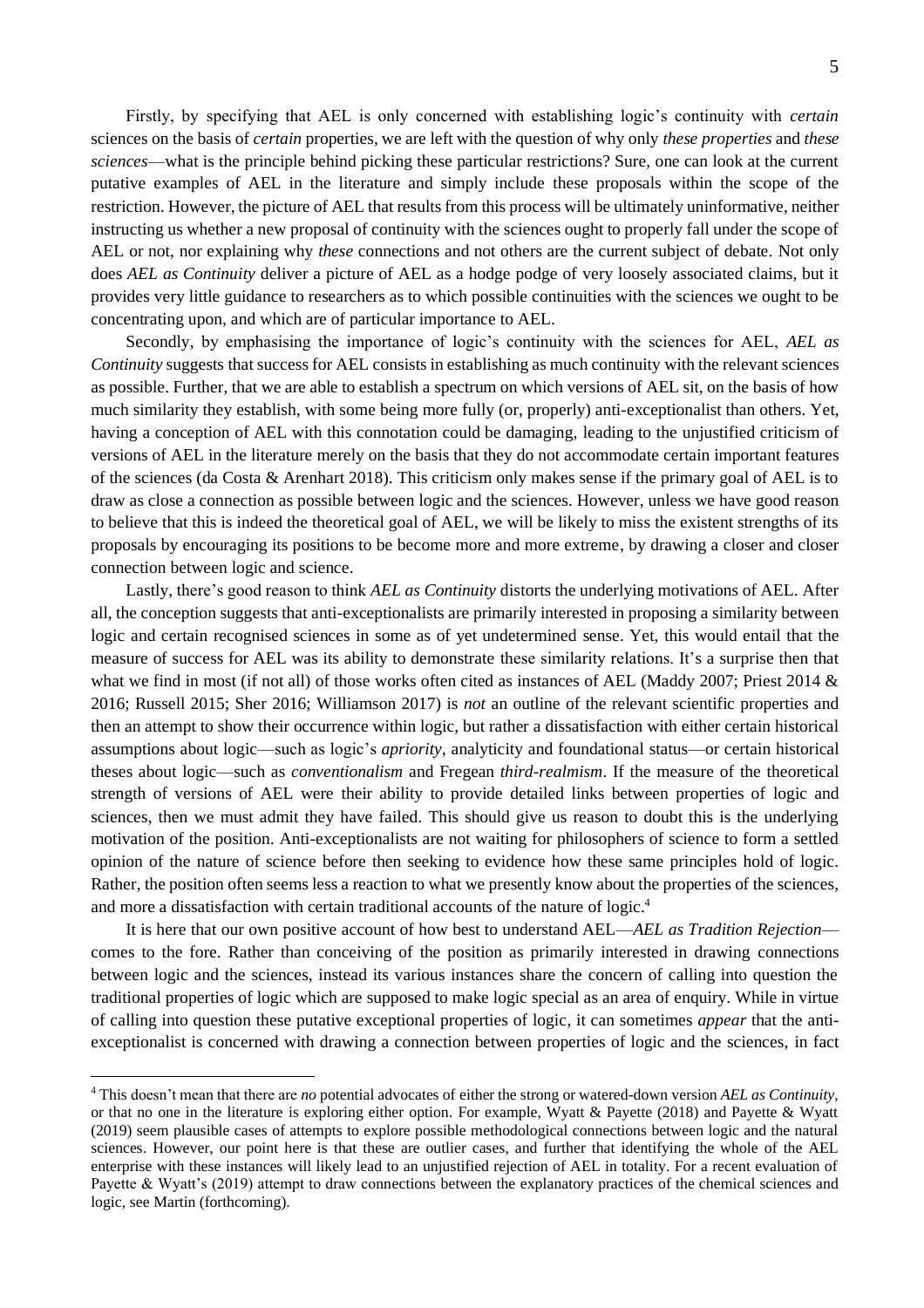In the remainder of this paper, we'll be concerned with providing an argument for understanding AEL in terms of *Tradition Rejection*, showing that it is a much more fruitful way to understand the proposal than *AEL as Continuity*. In order to achieve this, however, we must first have a better sense of these traditional properties which AEL is putatively calling into question.

### **2.2 Logic's Special Properties**

While there is no definitive list of properties which philosophers and logicians have agreed logic possesses, whether as an area of enquiry or as a subject matter, there are some properties which have played a prominent role in the articulation of logic, at least since Kant. Further, the historical consensus is that these properties of logic (at least in combination) make it special. That, unlike the laws of other domains of enquiry, for example, those of logic apply to all domains. While the laws of arithmetic only apply to numbers, and the laws of thermodynamics only to physical systems, the logical laws are wholly *general*, applying to all entities. To this extent, logic is not concerned with the particular identity of any object or property. Indeed, logic is not concerned with the content of propositions at all, but with their *form*. For this reason, logical laws are *a priori, analytic* and *necessary*, in not being responsive to the peculiarities of events within the actual world. Further, unlike most other laws, logic tells us not *what is the case*, but what *ought* to be the case. Particularly, it tells us not how we reason, but how we *ought* to reason—logic is a *normative* science.<sup>5</sup> As we shall go on to see, while other disciplines have also been considered to possess some of these properties, such as necessity and *apriority* in the case of mathematics, they have not traditionally been thought to possess their combination.

In order to make *AEL as Tradition Rejection* more concrete, and further help us articulate versions of the position later (in Section 3), it will be useful here to briefly outline some of these historically prevalent properties and the connections that have thought to hold between them:

*Generality*. Whereas the laws of other areas of enquiry have their specified domain of applicability, logical laws have unrestricted application, applying to all propositions. In other words, logical laws are the most general laws possible. While both the astrophysicist and mathematician are bound by the laws of logic when reasoning about their own unique subject matter, neither the specific laws of astrophysics nor mathematics constrain the logician's enquiry into the logical laws:<sup>6</sup>

[The logical laws] are the most general laws, which prescribe universally the way in which one ought to think if one is to think at all. (Frege 1974: xv)

Thought is in essentials the same everywhere: it is not true that there are different kinds of laws of thought to suit the different kinds of objects thought about. (Frege 1974: iii)

[General logic] contains the absolutely necessary rules of thought without which there can be no employment whatsoever of the understanding. (Kant 1999: A52/B76)<sup>7</sup>

<sup>5</sup> All of these properties can arguably be found in one instructive passage from Kant's *Jasche Logic*, where logic is defined as "a science a priori of the necessary laws of thought, not in regard to particular objects, however, but to all objects in general" (1992: 16).

<sup>&</sup>lt;sup>6</sup> An interesting exception here is Frege, who thought that the laws of arithmetic held universally "with the widest domain of all" (1974: §14). Given Frege's additional commitment that logical laws are *defined* as the most general laws, it's no surprise that Frege proposes that arithmetical laws can be reduced to logical laws.

<sup>7</sup> Note that what Kant calls "general logic", in contrast to "special logic", is what he considers to be logic proper; see Kant (1998: B ix, A61/B86, A598/B626; 1992: 13-14). On this distinction between "general" and "special" logic, see MacFarlane 2000: Ch. 4.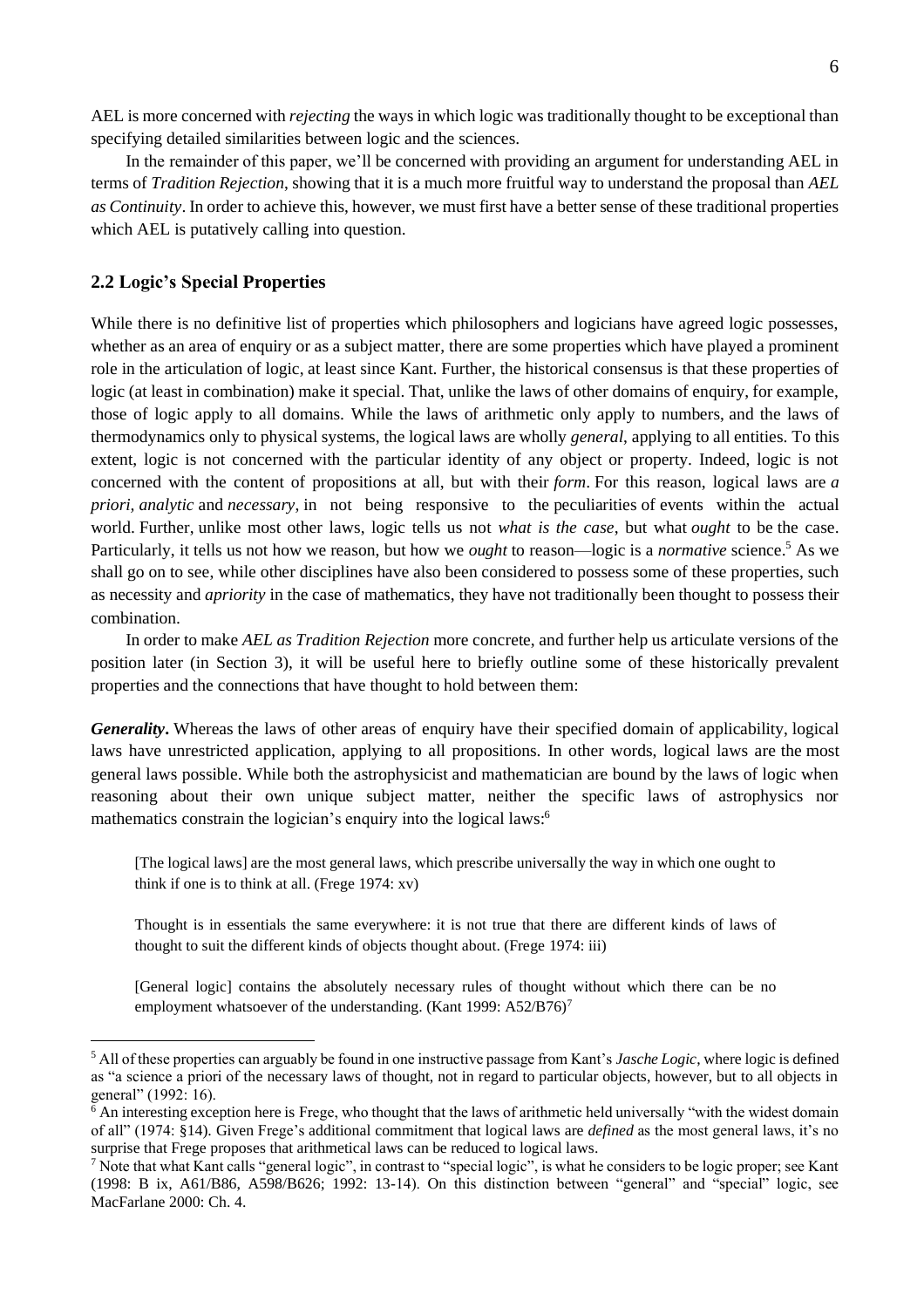Nor is the generality of logic a supposed mere accidental property of logic. It has been taken by some, such as Frege and Kant (MacFarlane 2000: Ch. 4-5), as *the* defining feature of logic, so that if we were to discover a case in which a putative logical law does not hold, it cannot be a logical law. It would, then, be a category mistake to suggest that there are specific logics for particular domains of enquiry, for in that case "'logic' is no longer the name of a science concerned with the principles of inference common to all studies, but rather a name for any collection of rules in accordance with which we may argue in some context" (Kneale 1956: 238). It is, consequently, no surprise that Frege made the case for the success of his own *Begriffsschrift* over Boole's algebraic treatment of logic on the basis that it could act as a *lingua characterica,* a universal language for science (van Heijenoort 1967). This presumption over logic's generality can be found still in the work of contemporary logicians, such as Beall (2017: Sec. 3), who *defines* logic as the study of the correct *universal* closure relation for theories, with the correct logic being that which accurately captures the closure principles that hold for *all* theories. If some of these putative laws hold for only some theories, then they are *by definition* extra-logical.<sup>8</sup>

*Formality***.** In virtue of its laws being of the utmost generality, they are not about any objects *in particular*. This has led both historical philosophers and contemporary logicians to state that logic is not concerned with the content of propositions, but rather with their *form*. While for Kant, Carnap and the early Wittgenstein, the formality of logic lay in its laws and concepts possessing no semantic content,<sup>9</sup> contemporary logicians are far more likely to conceive of logic's formality in terms of the invariance of all permutations of a domain of *logical concepts* (Sher 1991). Indeed, the importance that is given to permutation invariance within contemporary logic is demonstrated by the fact that for some of these logicians, such as Gila Sher, the notion of *permutation invariance* is so fundamental to logic that we ought to explain the generality of logic *in terms of* its formality:

The fact that biological, physical, psychological, historical...structures obey the general laws of formal structure [of which logic consists] explains the generality ("topic neutrality") of logic. (Sher 1996: 674-5)

Thus, for some contemporary logicians, at least, it appears that it is not logic's generality which is its defining feature, but rather its formality (understood as permutation invariance). This is in contrast to Kant, for whom logic is formal *because* it is general (MacFarlane 2000: Ch. 4).

*Foundational***.** Logic's purported generality traditionally has an important epistemic upshot. In virtue of applying to all other domains of enquiry, our investigation of the logical laws themselves cannot be informed by results from these other areas, for these results *presuppose* the logical laws. Consequently, logical justification (and, thus, knowledge) is foundational in a way that justification within other areas of enquiry is not. For example, while in mathematics we can presume the validity of logical inferences in order to establish mathematical results,<sup>10</sup> we cannot simultaneously use results from mathematics to inform our theories of validity without begging the question. The same point holds for the relationship between logic and

<sup>&</sup>lt;sup>8</sup> For a further example of this tendency within contemporary logic to presume that logical laws must be the most general laws, see recent replies to Domain-Specific Logical Pluralism (DLP), the thesis that propositions can be sorted into discrete domains with their own (potentially divergent) governing logics. One common reply to DLP is simply that the thesis confuses logical and extra-logical principles, and that the correct logical theory (however weak it may be) is the intersection of these purported "domain-specific" logics (see Keefe 2018; Priest 2006a: Ch. 12). Of course, if this intersection turns out to be empty, one potential interesting consequence of this line of argument may be that the correct logic is the empty logic (cf. Beall & Restall 2006: 92).

<sup>9</sup> See MacFarlane (2000: Ch. 3), for whom we thank for much of the work to delineate the different senses given to the "formality" of logic throughout the history of philosophy.

<sup>&</sup>lt;sup>10</sup> In fact, it's a presumption of a putative informal proof being successful that a formal surrogate of the proof demonstrating its validity, articulated in a suitable formal logical language, is achievable (Azzouni 2009; Avigad 2020).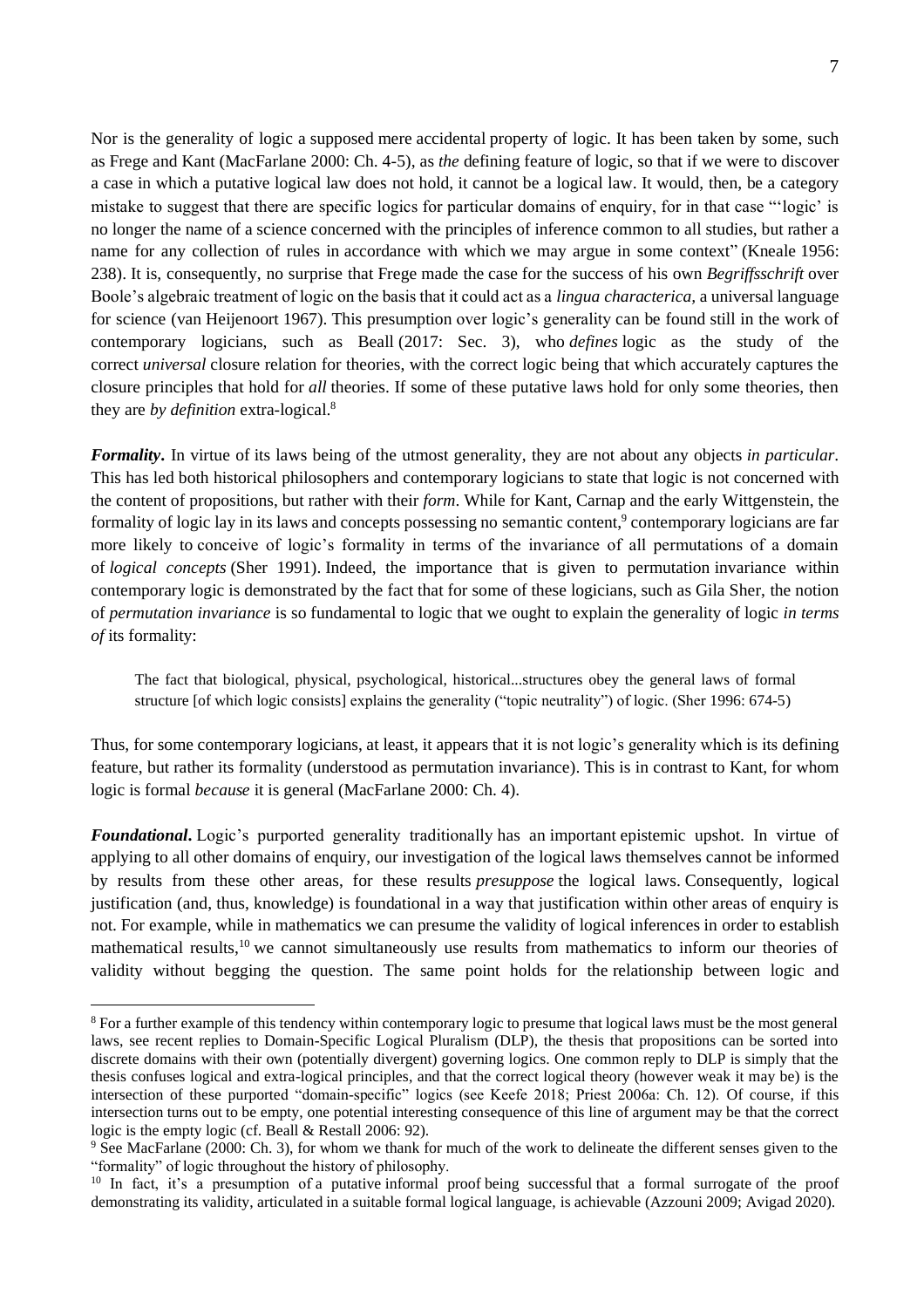the empirical sciences. In using rules of inference in order to draw empirical consequences from a theory and ultimately test its predictions, to then use empirical theories to test a logical theory would be to simply either presume its correctness or beg the question against the theory. Consequently, in virtue of logical laws being applicable to all areas of enquiry, logical justification is thereby basic in a way that other evidence is not justification for claims within these other domains requires logic, without the inverse being true.

While not often explicitly stated, $11$  the purported foundational status of logical justification is implicit within various famous philosophical arguments. Take, for example, Frege's case for logicism. While we are told that many arithmetical truths lack self-evidence and thus require proof (Frege 1952: 164), in comparison the primitive logical laws are self-evident (Frege 2013: xvii) and so require no further argument. Additionally, consider Haack's (1976) famous discussion of the justification of logic, in which it's decided that the only plausible form of evidence for a deductive theory is itself deductive, but that this cannot be achieved in a nonquestion begging fashion. In this case we find, again, the presumption that no results from other areas of enquiry can justify our logical theories.

*Apriority.* This foundational feature of logical justification draws out yet another historical feature of logic it's *apriority*. No observable states of affairs directly demonstrate that a rule of inference is valid, or a principle true. Consequently, if empirical data were to inform our logical theories, we would need to *draw inferences* from this data to show how it provided evidence for particular logical principles. Yet, of course, in drawing such inferences from the data we would be inadvertently *using logic* in order to marshal empirical evidence for a logical theory. Thus, in requiring that the evidence for our logical theories must be *noninferential*, this precludes the possibility that our evidence for our logical theories could be *a posteriori*. Given this, we are faced with two options: either our logical theories and beliefs are not justified, or they are justified *a priori*. Naturally, most philosophers have taken the latter option.

Two historically prevalent accounts of the epistemology of logic have arisen out of this joint epistemic foundationalism and apriority: *logical rationalism* and *logical semanticism* (Martin 2021). Both positions agree that the justification for logical laws must be *non-inferential* and *a priori*, while disagreeing on the source of this *apriority*. According to logical rationalists, one comes to be justified in believing logical laws through some quasi-perceptual intellectual faculty, commonly known as *intuition* or *mental insight*, in which one simply *sees* that a particular logical law is true or that a particular inference is valid (BonJour 1998)*.* Such intuitions are now commonly conceived of by their advocates as being phenomenologically similar to perceptual states (Chudnoff 2011), and thus able to represent states of affairs, providing us with evidence for the truth or falsity of their contents, including logical propositions:

When you have an intuition that *A*, it *seems* to you that *A*… [understood as a] genuine kind of conscious episode. For example, when you first consider one of de Morgan's laws, often it neither seems true nor seems false; after a moment's reflection, however, something happens: it now just seems true. (Bealer 1998: 207)

Consequently, we simply *non-perceptually see* that the relevant proposition is true, or inference valid. In this regard, for the rationalist, logical knowledge is similar to knowledge of other necessary truths, such as conceptual and mathematical truths (BonJour 1998; Chudnoff 2011).

In contrast, the *logical semanticist* denies the need to posit a novel cognitive faculty in order to accommodate logical knowledge. Instead, our knowledge of logical laws can be understood merely in terms of linguistic proficiency; that simply in virtue of understanding the meaning of the constituent terms of a logical law or inference, we automatically become justified in assenting to its truth or validity:

 $11$  Though, see Gödel's (1994: 125) insistence that logic is "a science prior to all others, which contains the ideas and principles underlying all sciences."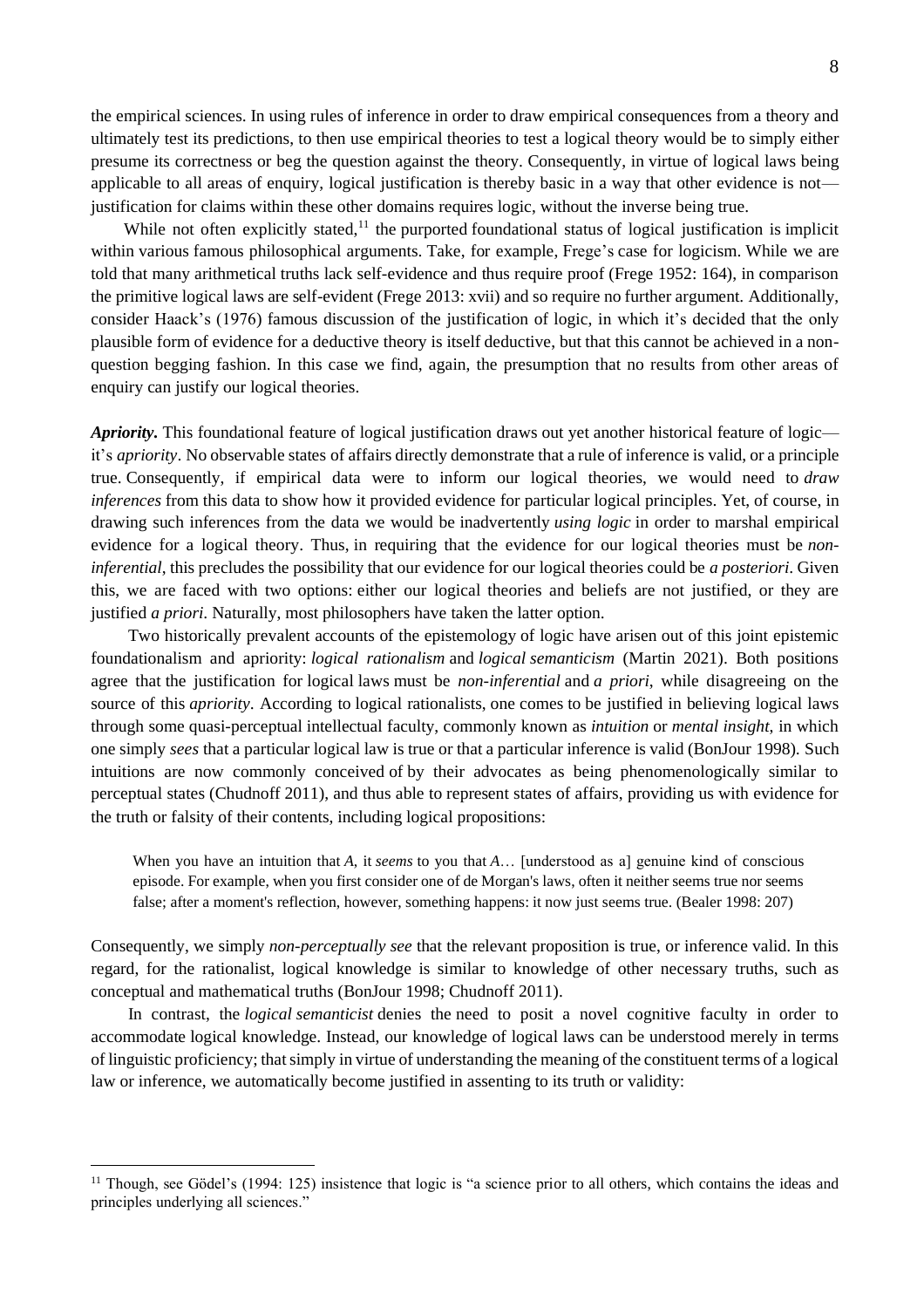If one knows what is the function of the words 'either', 'or', and 'not', then one can see that any proposition of the form 'Either p is true or p is not true' is valid. (Ayer 1936: 79)

The appeal to some special connection between the meaning of certain terms within logical laws and their truth, or our knowledge of them, leads us onto another famous purported property of logic—its *analyticity*.

*Analyticity***.** Historically, the analyticity of logical propositions has been important for those, such as the logical positivists, who were both sceptical of the existence of some special cognitive faculty providing direct rational insight into the truth of logical claims, and wished to be able to accommodate the putative *necessary* truth of logical (and, mathematical) laws without having to rely upon any dubious notion of metaphysical necessity (Carnap 1963: 46). The *necessary* truth of logical laws ends up being a product of certain linguistic conventions, not of the way the world must be.

In wishing to answer both epistemic and metaphysical concerns, we see the historically two-sided nature of analyticity. While a proposition *p* is *epistemologically analytic* if one can automatically become justified in assenting to its truth (or falsity) simply in virtue of grasping the meaning of its constituent terms, a proposition is *metaphysically analytic* if it is true (or false) *solely in virtue of* the meaning of their constituent parts (Boghossian 1996). Historically, the epistemic analyticity of logical laws has been considered to be a consequence of their metaphysical analyticity (Ayer 1936: 73), allowing analyticity to kill two birds with one stone. Not all advocates of the epistemological analyticity of the logical laws need be committed to their simultaneous metaphysical analyticity, however. As has been made clear by Boghossian (1996) and Williamson (2007: Ch. 3), one can coherently propose that the truth of putative analytic claims such as "All" mammals are animals" are recognizable simply by suitably understanding the constituent terms, without having to admit that its truth is solely due to its meaning, and not wordly facts about mammals or animals. In contrast, modern advocates of logical semanticism, such as Boghossian (2000), seem primarily motivated into the position by a recognition of logic's foundationalism and a deep suspicion of intuition.

*Necessity.* As just mentioned, the putative metaphysical analyticity of logical laws played a significant explanatory role for the logical positivists in accommodating the perceived *necessity* of logical laws without grounding this necessity in anything like physical or metaphysical necessity. The presumption that logical laws are *necessarily* true, just as mathematical truths are, is prevalent throughout the historical and contemporary philosophical literature (Hale 1999; Rumfitt 2015: Ch. 3; Shieh 2019).<sup>12</sup> It can be found in medieval expressions of logical consequence (Read 1994; Dutilh Novaes 2020), and in non-technical paraphrases of contemporary model-theoretic accounts of logical consequence, whereby a conclusion *B* is a logical consequence of some set of premises  $\Sigma$  if and only if *necessarily* if every member *A* of  $\Sigma$  is true, then *B* is  $true<sup>13</sup>$ 

What is not so clear, however, is what this presumed necessity consists in. Seemingly, some of the earliest appeals to the necessity of logic, such as in Kant, are a reinforcement of either the *upmost generality* of logic, or the constitutive role of logic in all reasoning. While *contingent* laws of the understanding, such as laws of geometry, are those "without which a certain determinate use of the understanding would not occur" (1992: 12), logical laws are "necessary laws of the understanding" because they are "those [laws] without which no use of the understanding would be possible at all" (1992: 12).<sup>14</sup> Further, modern accounts of the necessity of

<sup>&</sup>lt;sup>12</sup> There are some notable exceptions. As Shieh (2019) details in his recent book, both Frege and Russell rejected the necessity of logic.

<sup>&</sup>lt;sup>13</sup> This paraphrasing of logical consequence is often expressed in terms of impossibility, rather than necessity, but this is wholly down to ease of expression rather than a substantial philosophical distinction.

<sup>14</sup> Note, elsewhere in *Jasche Logic* Kant (1992: 14) uses the terms *contingent* and *necessary laws* differently, to denote those laws which govern how we happen to think and how we ought to think, respectively. Thus, Kant is not consistent throughout in his use of the terms. However, in neither usage is the property of *necessity* a novel and distinct property of logical laws beyond their generality or normativity.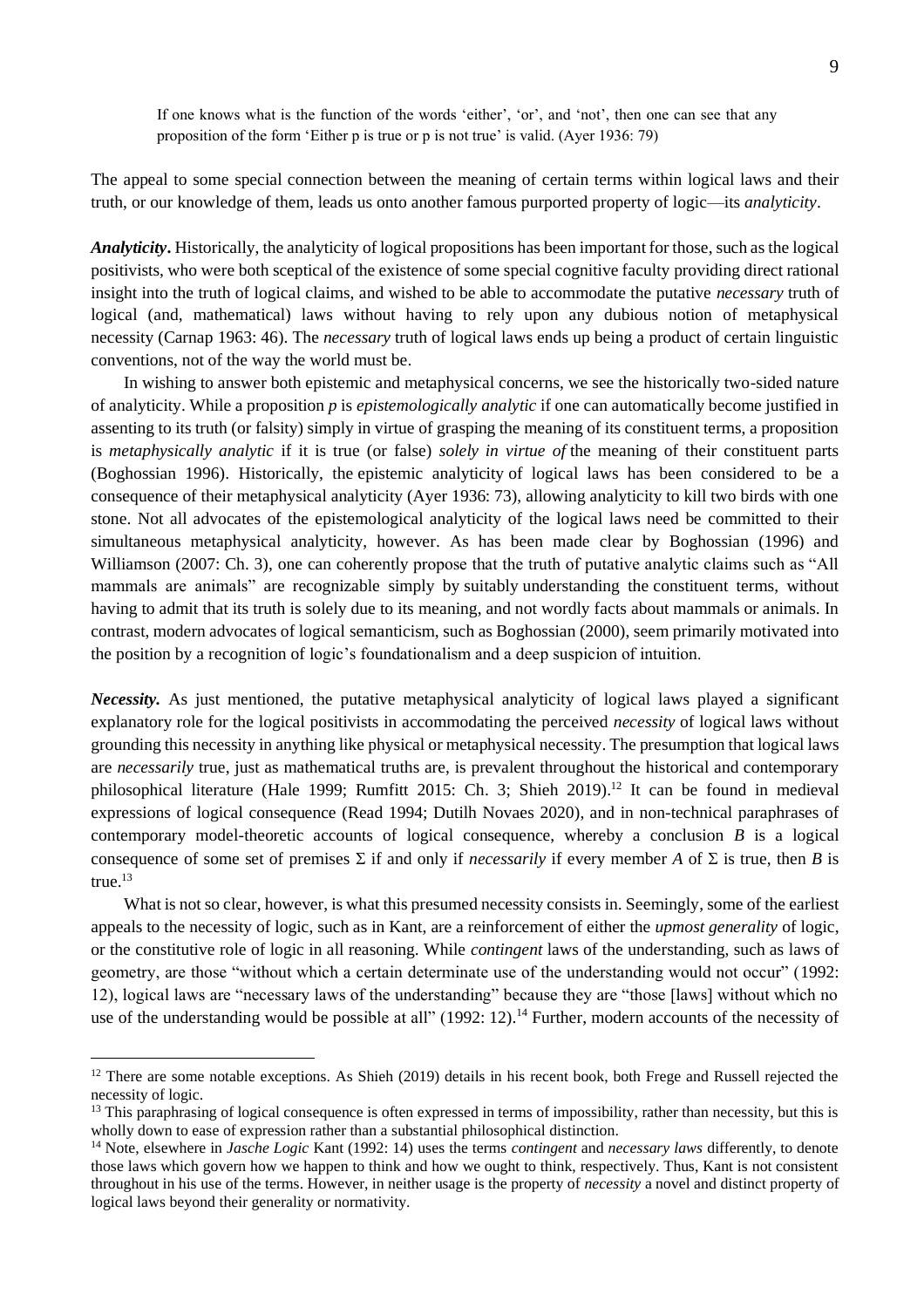logical laws seem to be explicated in terms of the necessary truth-preservation of logically valid rules of inference, which itself is often accounted for in terms of truth-preservation across all substitution instances. Here, again, we have an interpretation of necessity at least heavily related to logic's putative generality. This account of logic's purported necessity is also explicitly found in the contemporary literature, such as in McFetridge's discussion of logic's necessity, which proposes that we equate the belief that a rule of inference is logically necessarily truth-preserving with our "preparedness to employ that mode of inference in reasoning from any set of supposition whatsoever" (McFetridge 1990: 153).<sup>15</sup> This is simply to admit that valid logical rules of inference hold with the upmost generality.<sup>16</sup> This apparent relationship between necessity and generality may go some way to explaining why Bertrand Russell was so content to replace talk of logic's necessity with simply talk of its *generality* (Shieh 2019: 8).

This list is by no means meant to be exhaustive of those properties which have traditionally been considered to characterise logic—a complete discussion would also need to address logic's putative *normativity* (Steinberger 2020), *topic neutrality* (Sher 2016: Ch 10) and *self-evidence* (Shapiro 2009), for example. Further, ultimately much more ought to be said about each of these putative properties of logic, their historical significance, and connection to one another. For our purposes here, however, this overview suffices to illustrate how *AEL as Tradition Rejection* conceives of AEL, and to motivate the proposal.

#### **2.3 AEL as Tradition Rejection**

According to *AEL as Tradition Rejection*, versions of AEL arise through either rejecting at least one of these traditional properties of logic, *or* proposing that while logic possesses these properties at least some of them are not exceptional to logic, but rather possessed by a multitude of fields. Conceiving of AEL in this fashion has two immediate consequences. Firstly, the position ends up becoming a *cluster of theses*, rather than one solitary claim about the similarity between logic and the sciences, depending on which properties are the focus of the claims. Secondly, AEL becomes a broad church, with multiple proposals not normally considered antiexceptionalist being categorised as so here. For example, Etchemendy's (1983) denial that logic is *formal* in any special extent, in comparison to the subject matters of other fields, Harman's (1986) criticism of the position that logic plays a privileged normative role in evaluating reasoning, and Bueno & Shalkowski's (2009) proposal that logic's necessity should be explained in terms of a general and primitive form of modality, shared by all subject matters.

However, while these consequences may seem counterintuitive, the proposal brings several significant benefits. Firstly, *AEL as Tradition Rejection* removes any temptation to think that advocates of AEL ought to be drawing parallels between all of the sciences' properties and those of logic. Gone then are criticisms that a particular version of AEL doesn't go *far enough* in drawing such connections, due to uncontentious facts about sciences rather than independently well-motivated claims about logic itself.

Secondly, it actually goes a significant way to explaining *why* anti-exceptionalists have been interested in certain potential similarities to the sciences and not others. No anti-exceptionalist has been interested, for example, in showing how logic is engaged in the measurement of constants like the natural sciences are (Tal 2020), or in analysing vast swaths of data, as in data science (Leonelli 2020). While *AEL as Continuity* would need to try and explain away these omissions as ubiquitous oversights on the part of anti-exceptionalists, *AEL as Tradition Rejection* can instead explain why anti-exceptionalists are not interested in these potential connections, because they are irrelevant to the traditional properties of logic.

<sup>15</sup> Cf. Leech (2015) & Sherratt (2003).

<sup>&</sup>lt;sup>16</sup> Mixed, admittedly, with the presumption that logical rules of inference ought to play a significant role within our reasoning practices; one interpretation of the *normativity* of logic, another purported property of logic.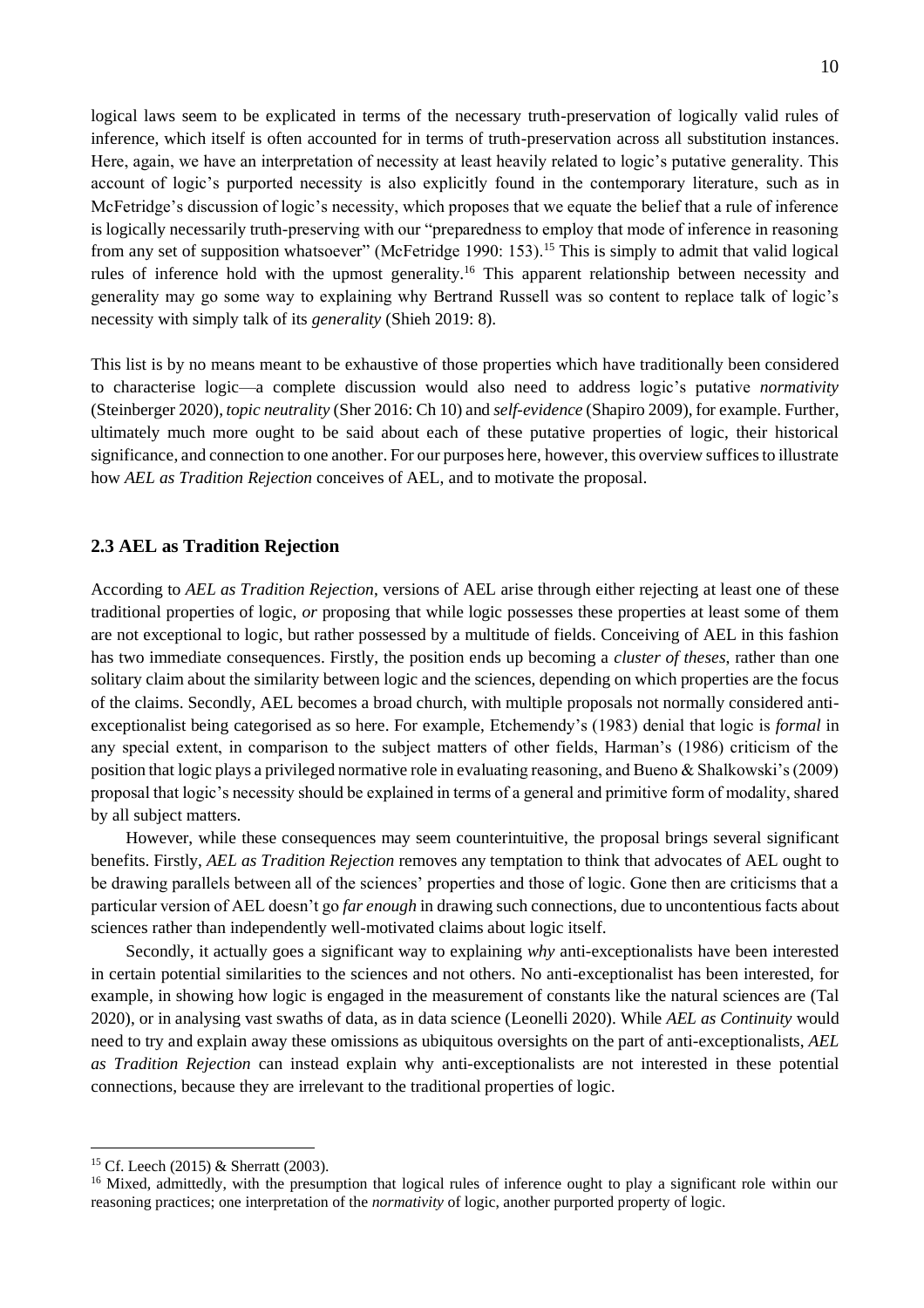Thirdly, it recognises that not all versions of AEL stand or fall together. It is perfectly possible that logic could fail to have some of the properties which it has traditionally been considered to possess, while having others. This allows us to recognise possibilities that we may otherwise overlook. For example, the putative foundational status of logic and apriority are often treated as standing or falling together (Wright 2018), so that if one proposes that logical evidence is not immediate (thereby rejecting its foundational status), one thereby also rejects the apriority of logical evidence. However, as we'll go onto show in Section 3.2, this need not be the case. One could still embrace the apriority of logic's evidence without admitting that the justification is non-inferential. At the same time, however, *AEL as Tradition Rejection* highlights that due to the justifications for these various traditional properties of logic often being connected, the rejection of one can have repercussions for one's endorsement of others. This will often lead to the rejection of certain *associated clusters* of properties.<sup>17</sup>

Lastly, the proposal removes certain concerns which could distract the community from seeing the value in the project. For example, AEL should not be identified with naturalism. While naturalism may be one route to rejecting certain traditional properties of logic, it is no means the only route. Further, it should alleviate the concern recently raised (Rossberg & Shapiro 2021) that the anti-exceptionalist has misjudged their criticisms of the *exceptionalist* account of logic, for *there are no exceptionalist opponents* with which to disagree. According to *AEL as Tradition Rejection*, there is no requirement that all of the preconceptions about logic's distinguishing properties found in the historical and contemporary literature need be jointly held by a particular individual. Rather, the goal is simply to re-evaluate the accuracy of these traditional (and widely shared) presumptions.

Here are then some of the benefits of embracing *AEL as Tradition Rejection*. In the next section, we go into more detail on one of these benefits, showing how *AEL as Tradition Rejection* fruitfully distinguishes between two prevalent forms of AEL, each with their own motivations and each requiring the rejection of a certain subset of these traditional properties. It turns out that being able to clearly make this distinction is important, given that the two proposals do not stand or fall together, and thus require separate consideration.

### **3. Two Varieties of AEL**

Although there are important connections between the purported special properties of logic, they do not necessarily stand or fall as a package. In fact, as we will show in this section, variations of exceptionalism and anti-exceptionalism are characterized by a commitment to, or rejection of, different sets of these traditional properties. Given how different these properties are, it should come as no surprise that they have resulted in distinct strains of AEL. Here we go on to highlight two such distinct varieties of AEL, between *metaphysical* and *epistemological* AEL, which differ not only in terms of the traditional properties of logic they call into question, but in their underlying motivations.

### **3.1 Metaphysical AEL**

One apparent exceptional feature of logical theories is their content or subject matter. Theories of physics are, by and large, about the physical world. So are theories of chemistry or biology. Economic theories can be about markets, consumers, or companies, while psychological theories can be about human cognition. But, what are logical theories *about*? In virtue of what, if anything, are claims about validity and consistency true? Claims about logic's formality, generality, necessity, and analyticity have traditionally been supported by metaphysical views about the nature of logic, which have typically set logical laws apart from those of other fields due to the exceptional nature of logical facts. In other words, logic is *metaphysically* exceptional.

<sup>&</sup>lt;sup>17</sup> This is a point we touch on in greater detail in Section 3.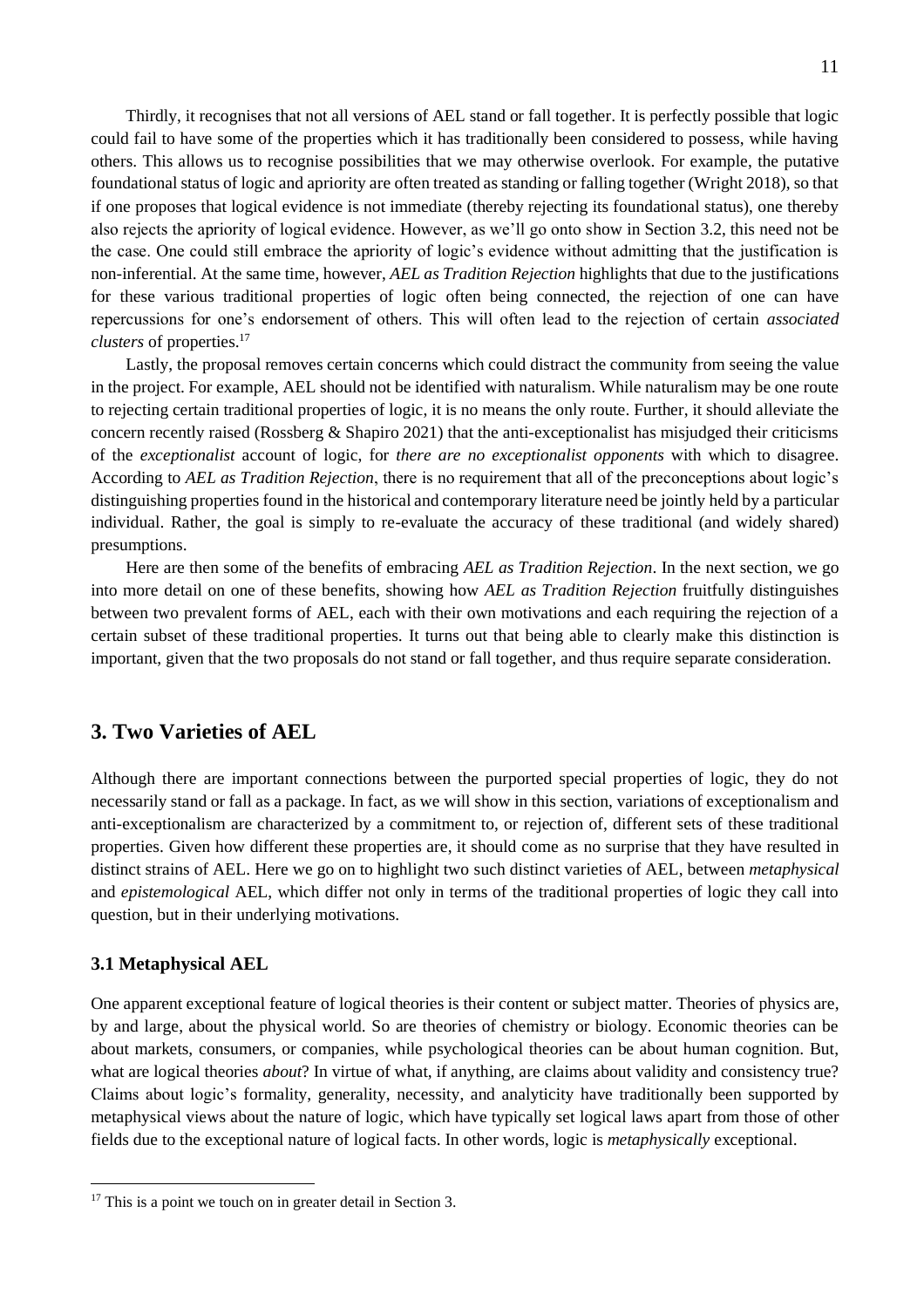First of all, it's worthwhile to note that some have denied that there are logical facts at all. Logic is simply not in the business of theorizing about properties or objects, and its claims do not express truths or falsities. From such a perspective, logic is certainly exceptional, but not because its laws are necessary or analytic—after all, they are not even true. *Noncognitivists* about logic, for example, hold that there are no logical facts, and therefore no fact of the matter as to whether logical laws are true or inferences valid. Thus, logic is clearly set apart from other disciplines in virtue of its lack of metaphysical content. Instead, logic is more comparable to ethics (Field 2015; Resnik 1985 & 1999), another discipline where noncognitivst views have had some popularity. Indeed, if logic is merely a prescriptive doctrine of imperatives and recommendations on how to infer and organize beliefs, as both Field (2015) and Resnik (1985) suggest, the affinity with ethics looks more convincing.

While a thesis about logic's metaphysics, noncognitivsm about logic has immediate epistemological repercussions. As in noncognitivist meta-ethics, there would be *no knowledge about logic*, and logical disagreements could not obviously be accounted for by attributing conflicting beliefs to agents. While these observations are not in and themselves objections to noncognitivism about logic, any more than they are to forms of non-cognitivism about ethics, it seems likely that any form of noncognitivism about logic will have to result in a more thoroughgoing exceptionalism about logic, one that also involves claims about the exceptional nature of logic's epistemology.

Noncognitivism is not the only form of metaphysical exceptionalism. Even those who think that logic is *about* something—for instance validity, consistency, and provability—might suspect that the facts underpinning logical theories are substantially different from those underpinning the claims of other theories. One possibility is what we may call *logical normativism*, where logical facts identified as *normative facts* (Hanna 2006; Leech 2015). Such a position, again, draws similarities between logic and ethics, but on this occasion takes a cognitivist stance, with a separate domain of normative facts underpinning logical laws. Importantly, claims about validity or consistency become understood as claims about how an agent *ought* to infer or believe, and logic's metaphysical properties such as necessity and generality must be derived from features of these normative facts, for instance the force and scope of the putative inferential norms.<sup>18</sup> While the normativist can account for the content of logical knowledge and disagreement in a more orthodox fashion than the noncognitivist, she nonetheless faces the challenge of explaining the nature of normative facts and the epistemology of logic more generally.

In contrast, *non-normative cognitivist* positions typically go some way towards closing the gap between the subject matter of logical theories and those of other fields.<sup>19</sup> Psychologism, for example, is an early example of a more thoroughgoing variation of metaphysical AEL. If logical claims are merely descriptive claims about human cognition, our reasoning modules and dispositions, we have not only rejected normativism in favour of non-normativism, but placed the subject matter of logic safely within the bounds of both the spatio-temporal and empirically discoverable. The result is that logical truths are contingent rather than necessary, synthetic rather than analytic, and their justification includes *a posteriori* evidence (Pelletier et al. 2008). A prominent example is Mill's philosophy of logic, which is in part an attempt at reconciling a psychologistic 'science of reasoning' with the prescriptive role of logical laws (Godden 2005).

That project found its most famous critic in Frege and the *anti-psychologistic* arguments of *Grundlagen der Arithmetik*. Frege charges psychologism with having confused the justification of a logical law with the psychological explanation of our belief in it. The latter, he contends, cannot possibly ground justification of logic or mathematics, even at the level of basic logical laws or axioms. Frege's anti-psychologistic arguments ushered in a Platonist tradition in logic, distinguishing the realm of mind-independent logical (and

<sup>&</sup>lt;sup>18</sup> Of course, these normative facts need not be restricted to facts about beliefs, but could extend to other doxastic states (e.g. *degrees of belief* or *disbelief*) and speech acts (e.g. *assertion* or *denial*).

<sup>&</sup>lt;sup>19</sup> Non-normative theories are sometimes called *descriptive* theories of logic (Resnik 1985). However, given the above distinctions, a normativist logical theory can still be descriptive in the sense that it *describes* normative facts, as opposed to merely offering prescriptions or recommendations (as proposed by *non-cognitivist* proposals).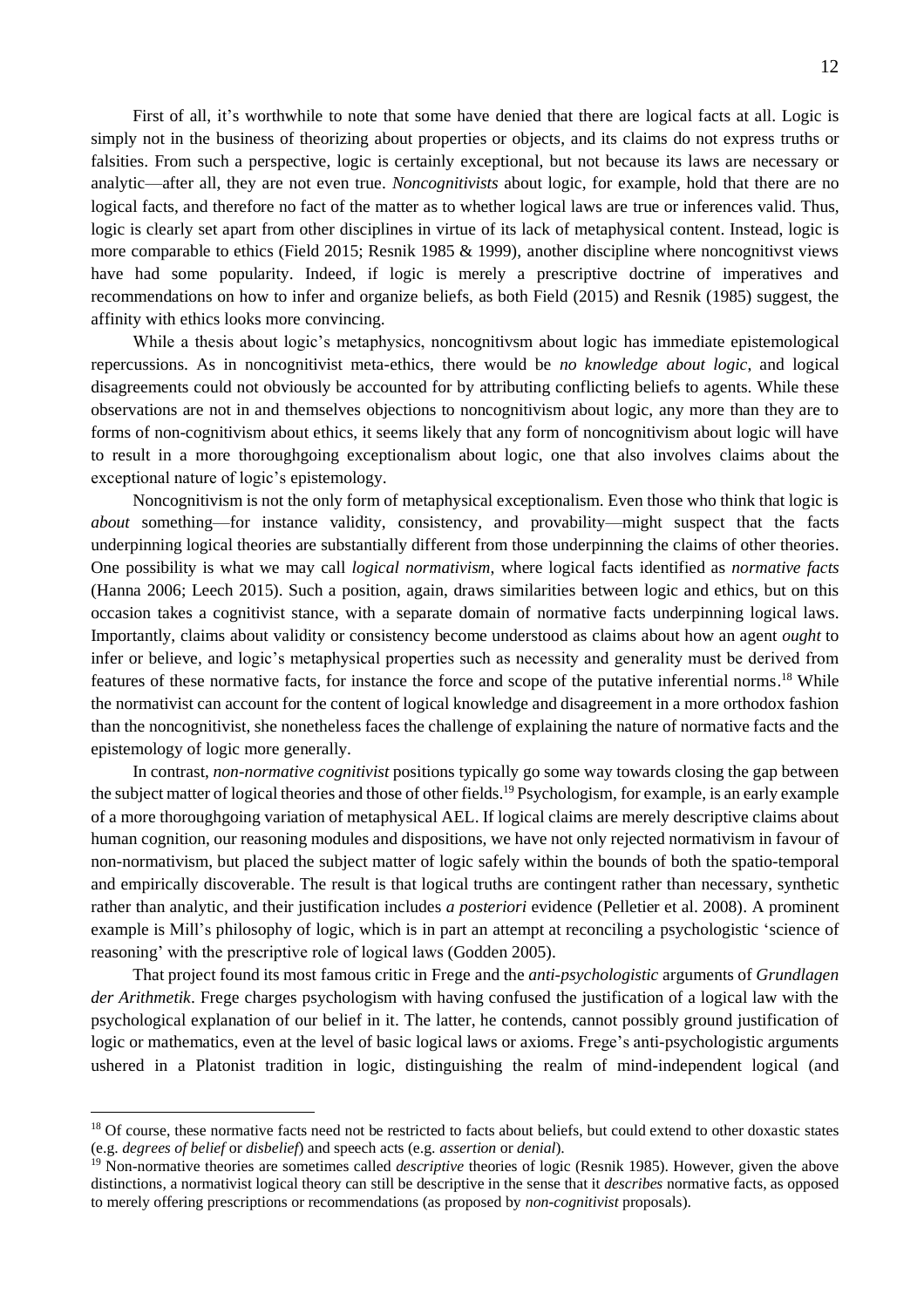mathematical) facts from both the realm of psychological facts and facts about the mind-independent spatiotemporal world, in an attempt to secure the *objectivity* of logical truths (Anderson 2005).

This 'third realm' realism about logic does not align logical facts with the normative facts of ethics, but it nonetheless reintroduces a form of metaphysical exceptionalism for logic. Importantly, the subject matter of logic and mathematics (such as *thoughts*, *functions* and *numbers*) is separate from the subject matter of the sciences, being both non-spatio-temporal and causally inert (Burge 1992).

But, while saving logic from the 'subjective' psychologism, Frege's third realm leads to another concern: how can we acquire knowledge about facts that are causally independent from our world? As Schechter (2010) has shown, embracing a 'third realm' realism about logical facts introduces an epistemological puzzle for logic analogous to the *Field-Benacerraf Problem* (Benacerraf 1973; Field 1989) in the philosophy of mathematics. The best option for the third-realm realist it seems, as Linnebo (2006: 546) proposes, is to insist that with this *metaphysical* exceptionalism comes a corresponding *epistemological* exceptionalism, a position he calls the *Natural Response*:

By asking for a causal connection between the epistemic agent and the object of knowledge, Benacerraf treats platonistic mathematics much like physics and the other garden-variety empirical sciences. But mathematics is different. So philosophers have no right to subject it to epistemological standards that have their home in the domain of contingent empirical knowledge. Since mathematics does not purport to discover contingent empirical truths, it deserves to be treated differently.

Undeniably, then, the third realm pushes us towards an exceptionalist theory of logic's epistemology.

Much of 20<sup>th</sup> century philosophy of logic has followed Frege both in endorsing the objectivity of logic and in the rejection of psychologism. But not everyone is keen to commit themselves to a metaphysical 'third realm' and its epistemological consequences. Most recent accounts of the subject matter of logic want to insist on some sort of objectivity for logical truths, but without taking on the metaphysical commitments of Frege's Platonism. The hope is that the metaphysics of logic can be reconciled with an epistemology that leaves the connection between the agent and the facts less mysterious.

One option is simply to reject Platonist realism about logic and instead consider logical facts to be matters of language or convention. As we have seen above, philosophers in the *logical positivist* tradition such as Ayer and Hahn defended positions where logical laws are true in virtue of the meaning of the involved logical expressions. In other words, they are *metaphysically* analytic. This proposal attempts to navigate the pitfalls of psychologism, while offering an epistemology of logic that can explain how agents acquire logical knowledge. In brief, if logical laws are true in virtue of language, ordinary speakers are already in a position to know them, merely in virtue of understanding the proposition. Metaphysical analyticity, therefore, (putatively) ensures epistemological analyticity.

These metalinguistic accounts of logic are also meant to have the benefit of saving logic's objectivity and even the necessity of its laws. For, on this picture, the conceptual or linguistic facts that ground logical facts are not taken to be psychologistic or dependent upon the whims of an individual. Rather, the laws of logic (*relative to a language*) are objective in the same regard as the laws of grammaticality for a language are objective (Warren 2020). Thus, the only means for the laws of logic to change is for the language itself to change. Consequently, logic is afforded a measure of objectivity, albeit not the same forms of agentindependent objectivity guaranteed by Platonism.

While rejecting 'third-realm' realism, however, *logical conventionalism* itself leads towards a metaphysical exceptionalism for logic. For, logic and mathematics are sharply divided from the empirical sciences due to logico-mathematical laws being considered true *by convention*, or true *in virtue of meaning*. While conventionalism has long been out of favour, significantly due to Quine's (1936 & 1951) famous criticisms against conventionalism and metaphysical analyticity, recent attempts have been made to revitalise conventionalism by appealing to *implicit* conventions (Warren 2020).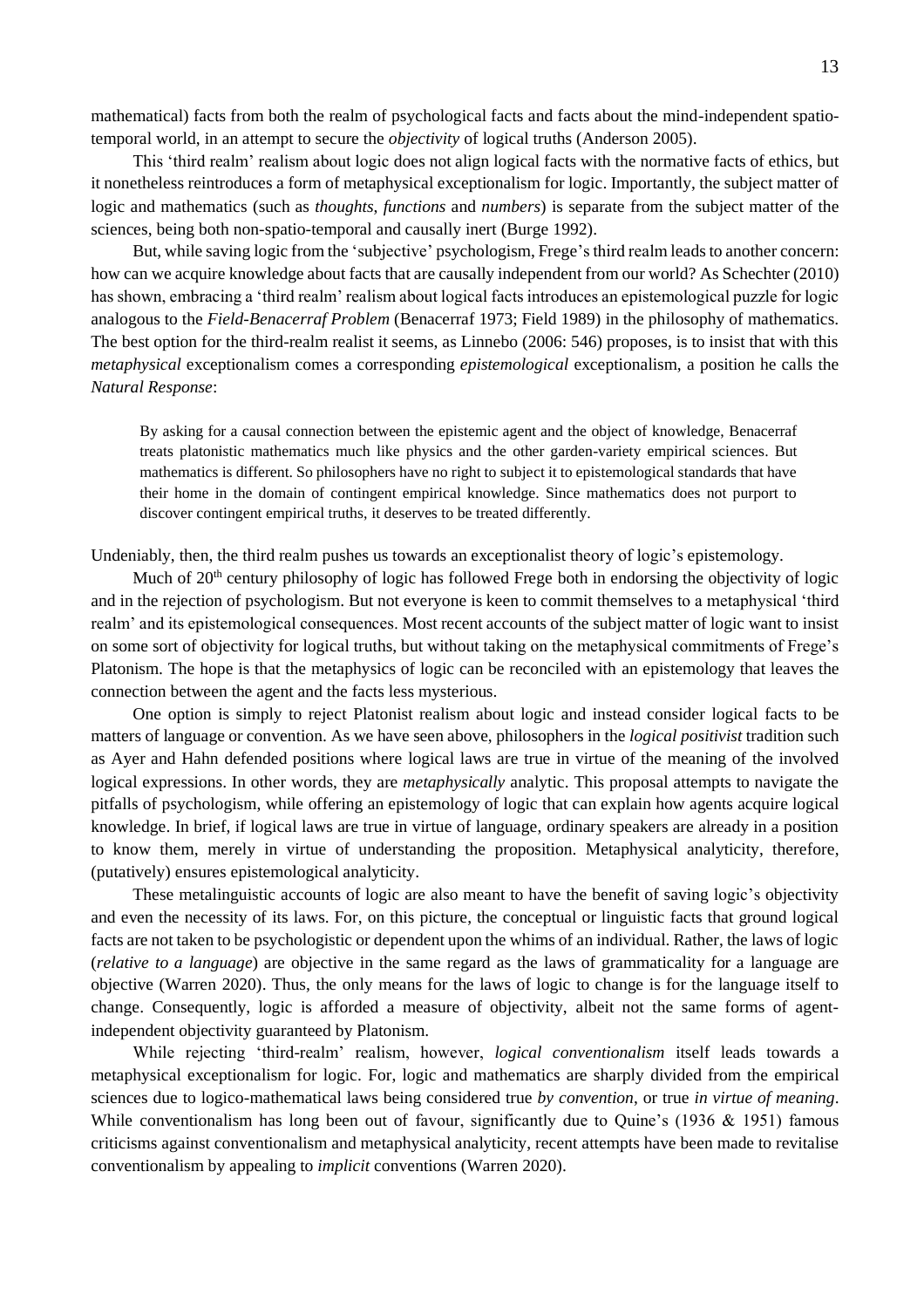In contrast, a second reaction to Frege's metaphysics hangs on to a form of agent-independent realism, but, inspired by Bertrand Russell, seeks to locate logical facts in the world: "logic is concerned with the real world just as truly as zoology, though with its more abstract and general features" (Russell 1919: 169). This signals an anti-exceptionalist agenda to bridge the gap between logical facts and physical facts, between the natural sciences and logical theorizing. Logical laws are not laws about objective 'third realm' facts or about language, but laws about universal features of the world. Following Ricketts (2017, 54), we call this a *universalist* conception of logic:

On the universalist conception of logic, the logical laws that mediate demonstrative inference are maximally general truths. That is, they are laws that generalize over all objects, properties, and relations; and their formulation requires only the topic-universal vocabulary needed to make statements on any topic whatsoever for example, sign for conjunction and negation as well as quantifiers to express generality. […] On the universalist view, then, logic is thus a science in its own right, one that is directed at reality in the same way that physics is, but at reality's more general features.

Ricketts traces the universalist conception of logic to Frege and Russell, but it is developed more recently in Quine's (1986) *Philosophy of Logic* and the work of several contemporary philosophers. Sider (2013: 115-6), for instance, cites Russell's view as a precursor to his own "joint-carving" realism for logic, while both Maddy (2002) and Sher (2016) describe similar views where logical truths are abstract truths about "our world":

This is a brand of realism—logic reflects objective truths about the world—but without many of the features that typically accompany such realism: logical truth isn't necessary, but contingent on the presence of the requisite structures; logic doesn't describe a world of abstracta, but our own familiar physical world. (Maddy 2002: 30-1)

This leads to a view that, like Platonism, affirms the reality of abstract features, and like nominalism, has no need for a "second" reality. The reason for the latter is that the abstract features we have observed are features of objects and properties residing right here, in our world, and they hold of these objects (properties) right here as well, rather than in some other reality. (Sher 2016: 84)

Williamson (2013 & 2017) is another anti-exceptionalist who develops a version of universalism. For him, logical laws are merely unrestricted universal generalizations in a higher-order language. Take, for example, the law of excluded middle (LEM). The instance of LEM "Wellington is in Spain or it is not the case that Wellington is in Spain" is true, and is true in virtue of facts about Wellington and his location. However, it is also an instance of a logical truth in virtue of a being an instance of an unrestricted higher-order generalization over properties and objects, in this case the LEM: For every property *X*, and for every object *x*, object *x* either has property *X* or object *x* does not have property *X*. The same principle also applies to valid rules of inference, such as modus ponens. On this picture, the rule is ultimately a conditional higher order generalization: For all properties *X*, *Y*, and all objects *x*, *y*, whenever *x* has property *X* and (*y* has property *Y* if *x* has property *X*), *y* has property *Y*. The generality of logic's laws, therefore, is secured by the unrestricted domain of these claims.

While the universalist builds the *generality* of logic straight into the definition of logical laws, they tend to reject other purported special properties of logic. Firstly, since logical laws are not metalinguistic, logical truths are not taken to be *metaphysically analytic*. Secondly, while universalists often continue to admit that logic is *formal*, its formality is *no longer exceptional*, except perhaps in its degree. For example, for Williamson (2017), while logical laws are formal in the sense of not being about any particular type of objects and properties, logic is only unique in the degree of its formality here; laws in other fields similarly are not about any particular objects within a given domain of application. If logic possess greater formality here, it is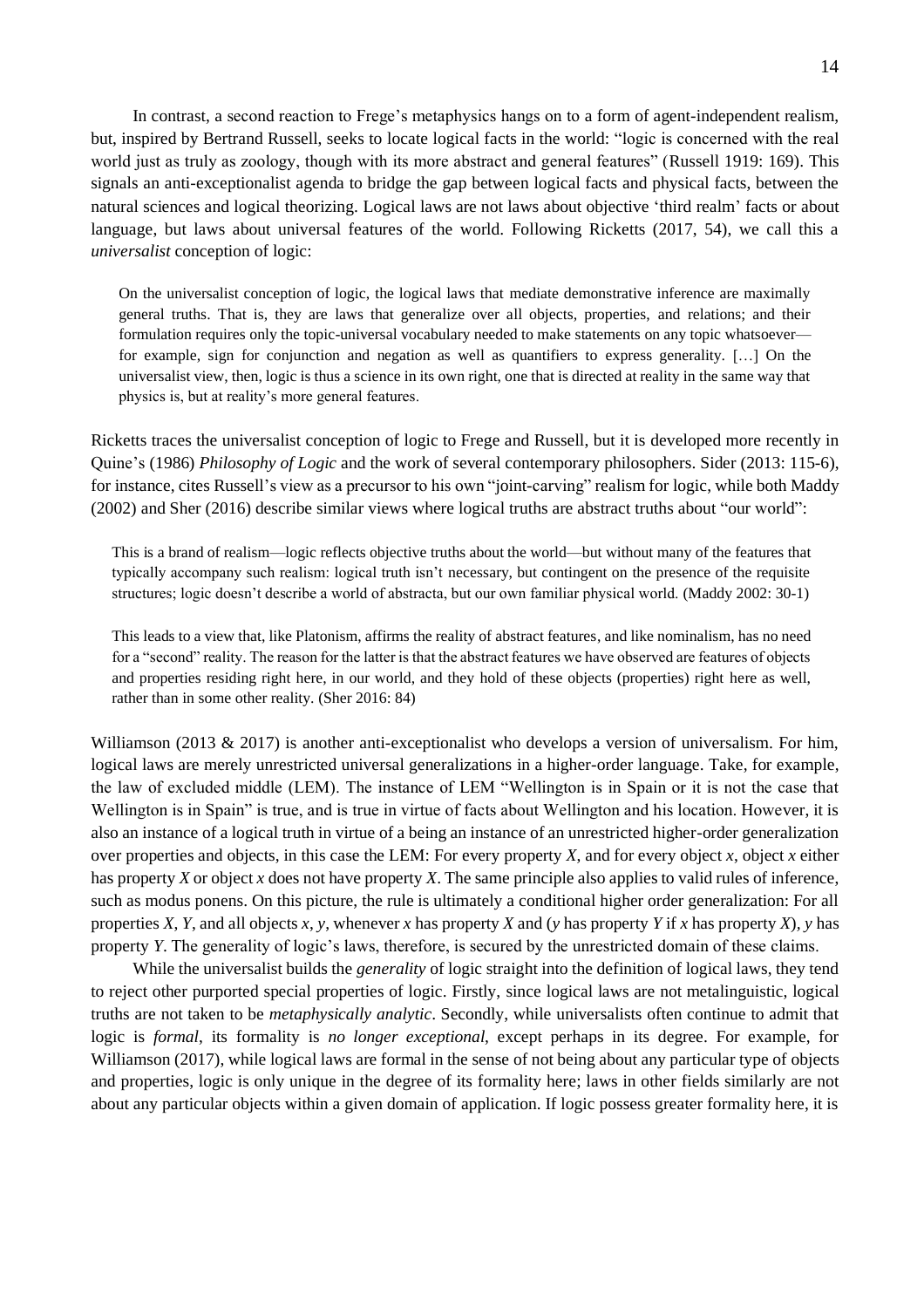only in virtue of its being wholly general.<sup>20</sup> This is sharp contrast to those, such as Carnap (1942: 242), for whom logic (and mathematics) is formal in contrast with other areas of research due to its signs not being "descriptive" but "logical", and its truth not being "factual" but "logical".

Thirdly, since logical laws are descriptions of the world, universalists also reject normativist interpretations of the laws; logical laws are not *especially* or *fundamentally* normative. Of course, this does not bar univeralists from ascribing indirect normative force to the logical laws. However, if they do have such force, it will not be a normative force peculiar to logical laws (Russell 2017).<sup>21</sup> Finally, universalists often reject the claim that logical laws are *necessary* in any kind of special fashion. Maddy (2002 & 2007) takes logical laws to be metaphysically contingent, although with a "lingering trace of necessity" because of logic's fundamental role in our thinking. Further, similarly to Bertrand Russell, Williamson (2017: 328) denies that postulating necessity of logic achieves anything beyond requiring that logic's laws be of the upmost generality.

Consequently, universalism shares with psychologism the rejection of logic's peculiarity in terms of its *metaphysical analyticity*, *normativity*, and *necessity*, while disagreeing with psychologism in maintaining that logic in special due to the *generality* of its laws (and, in the case of Sher, its *formality*).

#### **3.2 Epistemological AEL: Evidential and methodological**

Debates about the exceptional subject matter of logic have a well-known epistemological counterpart. Logic is sometimes considered epistemologically privileged, in virtue of its basic laws being *a priori* justified, foundational, or self-evident. According to this way of thinking, it is the *justification* of logical laws that is exceptional. Correspondingly, there is an epistemological AEL characterized by the rejection of these purported peculiar epistemological properties of logic: apriority, epistemological analyticity, and foundationalism. Instead, it is held that the justificatory process in logical theorizing is less extraordinary than traditionally thought. However, as we will go on to argue in this section, there are actually different ways in which one can call into question the extraordinary nature of logic's justification, producing two different types of epistemological AEL: *evidential* and *methodological*.

It is arguably epistemological AEL, and not metaphysical AEL, that has become the focus of the contemporary debate. It is interesting, therefore, to note the extent to which the two views—and their exceptionalist counterparts—have been considered a package in the recent history of logic. In Frege's foundationalist programme, for example, his version of metaphysical AEL—third-realm realism—and a foundationalist epistemological exceptionalism run in parallel. Indeed, according to both Jeshion (2001) and Shapiro (2009), Frege is committed to aligning the metaphysical and epistemological features of logic: metaphysically, since basic logical laws are unprovable, they cannot be grounded in other propositions. Since they are nevertheless true, they must be self-standing. Epistemologically, since basic logical laws are unprovable, they must be self-evident. Frege's concept of self-evidence is notoriously contentious, and should at the very least not be confused with what is psychologically obvious. However, there is seemingly no available route to obtain logical knowledge for Frege other than through some *privileged unmediated access* to the propositions, whatever ultimate form this takes.

<sup>20</sup> A similar picture holds of Sher (1996; 2016), although in this case generality is *explained in terms of* formality, itself conceived in terms of permutation invariance. As permutation invariance is a matter of *degrees*, so each field is formal to a greater or lesser degree. It just happens that logic's laws have the highest level of formality through the permutation invariance of its objects and properties of interest (Sher 2021). Unsurprisingly, Sher (2021) makes a similar claim about logic's necessity—while its laws are *necessary*, they are necessary in the *same way* as laws of other fields, just to a *greater extent*, due to their greater formality.

<sup>&</sup>lt;sup>21</sup> Again, Sher (2016) is an interesting case. While admitting that "the general source of logic's normativity is the same as that of other disciplines", it's then proposed that logic's normativity is "special" because it is universal, in virtue of logic being formal, and thus general (Sher 2016: 296). Whether these properties make logic's normativity *peculiar*, or merely alter its *degree* of applicability, we leave for elsewhere.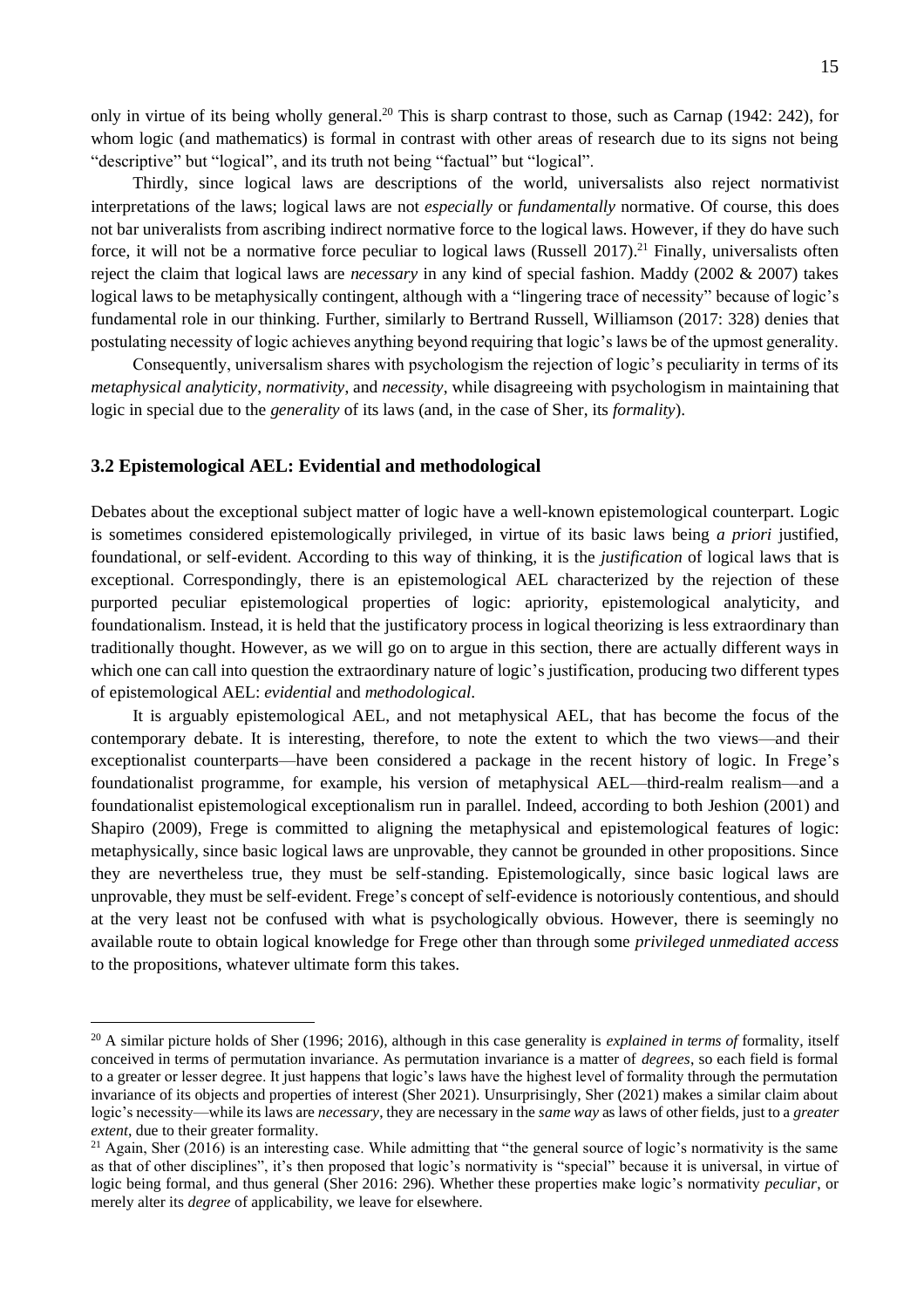Conventionalism is another position in which a metaphysically exceptionalist view on logic is traditionally aligned with an epistemological exceptionalism—in particular, epistemological analyticity. Since logical laws are grounded in facts about linguistic conventions, knowledge of logic can be acquired through language competence. Again, the result is that logical facts are not only distinguished from non-metalinguistic facts, but in our possible means of having knowledge of these facts, through *a priori* evidence.

Correspondingly, metaphysical anti-exceptionalists have traditionally tended to reject epistemological exceptionalism. Psychologistic logicians, for instance, held that logical facts are knowable on the basis of empirical evidence about human cognition, and therefore reject logical evidence's apriority (Pelletier et al. 2008). Similarly, as universalists deny that logical laws are metalinguistic, this cuts off the possibility of logical knowledge via epistemological analyticity. What types of evidence, exactly, can inform our logical knowledge for universalists however is often unclear. For example, at least in the case of Maddy (2007) and Sher (2016) it's debatable whether any usual kind of empirical evidence could inform our logical theories, given how integral the structural features of the world that logic is concerned with are for our experience of it. Thus, while logic's epistemology is not exceptional in the way proposed by the logical conventionalist, it also seemingly shouldn't be aligned with that of the empirical sciences.

Compared with these views, it's notable that the most prominent advocate of epistemological AEL, Quine, is primarily motivated not by logic's subject matter or any other metaphysical concerns, but rather directly by epistemological considerations. According to Quine's (1951 & 1986) *empirical holism*, all of our commitments (including those of logic and mathematics) face the tribunal of experience together, as a whole. This means that, firstly, all of our commitments are fundamentally supported by the *same type of evidence*, empirical evidence, even those of logic. Secondly, when confronted with recalcitrant data, one is free to revise one's logical commitments just as one revises one's physical theories. While logical commitments are more central to our web of beliefs than other commitments, and thus we should be hesitant to revise our logical theory at the first opportunity, in the most severe cases, where no available revision to just our physical theories will be sufficient, it can be totally rational to revise our logical and mathematical theories on the basis of this recalcitrant empirical evidence.

This *empirical holism* is directly motivated by two epistemological factors. Firstly, by Quine's (1951) endorsement and extension of Duhem's (1954) *underdetermination thesis*, according to which singular claims cannot be empirically tested in isolation, as hypotheses must always be conjoined with background assumptions to entail empirical consequences. Quine extended Duhem's thesis in two important regards: (i) making our whole belief system the epistemic unit of evaluation and not just theories, and (ii) proposing that in virtue of constituting part of the theory being tested, logical and mathematical commitments were up for revision on the basis of new evidence, just like other commitments. Quine's (1986) second motivation was *epistemological naturalism*, according to which any evidential support for a proposition must ultimately derive from experience. Combined, these commitments entail that logic must be treated as methodologically and evidentially *continuous with the sciences*, with its laws being tested in exactly the same way as those of the other sciences, against available empirical evidence.

Importantly, therefore, there are two distinct elements to Quine's epistemological AEL, which while found combined in Quine's *empirical holism* need not be. Indeed, if considered separately, we come to realise that there are actually two distinct forms of epistemological AEL: *evidential*, which has to do with the *source* of the evidence for logic, and *methodological*, which has to do with the method of theory-choice in logic.

Firstly, Quine's naturalism commits him to *evidential AEL*, the view that logical theories, and thereby also its laws, are supported by the same forms of evidence as the sciences; in particular, *empirical* evidence. Thus, unlike the logical rationalist, who is content to appeal to *a priori* sources of evidence for logic, in the form of rational insight, Quine's commitment to *evidential AEL* requires the rejection of the apriority of logic's evidence. In contrast, Quine's confirmational holism commits him to *methodological* AEL, the view that the criteria for theory-choice in logic are unexceptional. In virtue of our commitments being evaluated together as a package, the means through which the various elments are evaluated and revised becomes homogeneous.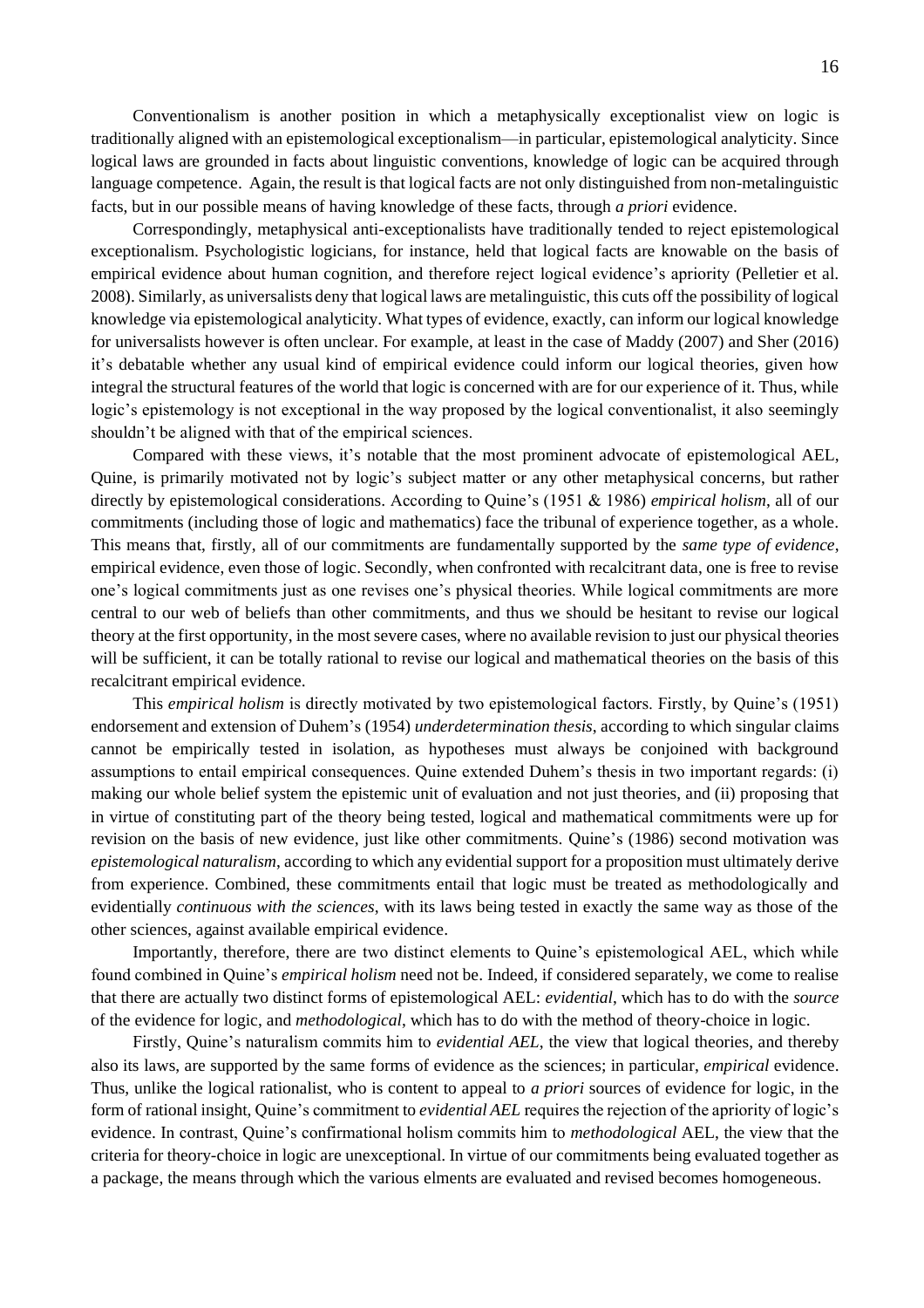This distinction between *evidential* and *methodological AEL* becomes very useful, as it helps to differentiate the contemporary anti-exceptionalist from the Quinean naturalist. While the latter restricts both the *sources of evidence* relevant to justifying a logic, and the *process of theory choice* in logic, to those of the natural sciences, more recent champions of epistemological AEL, such as Priest (2014 & 2016), Russell (2015), and Williamson (2017), tend to allow for a much broader range of evidence, including solutions to logico-semantic paradoxes, important mathematical results, and linguistic intuitions. This should come as no surprise, given the prevalence of the use of these forms of evidence within contemporary logical debates (Martin 2021; Martin & Hjortland 2021). One consequence of admitting these forms of evidence, however, is the recognition that logic has its own field-specific forms of evidence, including *a priori* evidence.

Yet, while these contemporary advocates of epistemological AEL rarely call into question the significant role that a priori evidence plays in justifying logical theories, they do call into question logic's *epistemic foundationalism*, aligning logic's *method of theory choice* with that of other fields. Whether or not logic differs from other fields in terms of its subject matter and the sources of evidence it recognises, it is *not* unique when it comes to the epistemic norms constraining theory choice more generally.

The most common version of this position in the literature at present is that theory-choice works by abduction, or *inference to the best explanation* (Priest 2015, Williamson 2017).<sup>22</sup> Rival logical theories are comparatively assessed with respect to selection criteria familiar from the sciences: fit with the data, explanatory power, simplicity, unity with other theories, etc. The precise list of such criteria is no less disputed than it is in the sciences, and so is their individual formulation and internal weighting (Martin 2021). What is crucial for our purposes, however, is that this *methodological AEL* does not commit one to *evidential AEL*. It could well turn out that abductive arguments are the central method of theory-choice in logic even if the data on which the abduction is performed is different in kind from other disciplines. A theory might for instance be evaluated with respect to fit with the data, even if the data itself originates in a solely *a priori* source. This was seemingly Bertrand Russell's (1957) view at one time.

Admittedly, then, one can coherently maintain that logic's *method of theory choice* is not extraordinary (thereby calling into question its *foundationalism*), while maintaining that logic has its own peculiar sources of *a priori* evidence (thereby continuing to maintain logic's *apriority*). The important question now for our purposes, however, is whether one can endorse a form of *epistemological AEL* without also rejecting the traditional properties of logic associated with *metaphysical AEL*?

### **4. Predictivism and the Metaphysics of Logic**

While the previous section demonstrated how the *Tradition Rejection* conception of AEL allows us to effectively distinguish between two different prominent forms of anti-exceptionalism, we'll now proceed to demonstrate the *importance* of distinguishing between these two forms, by showing how in virtue of endorsing *methodological AEL* one need not therefore endorse *metaphysical AEL*. In order to do this, we'll show how what we take to be the most detailed and plausible version of *methodological AEL* available—logical predictivism (Martin & Hjortland 2021)—is compatible with many of the metaphysical pictures of logic presented in Section 3.1, and subsequently does not mandate the rejection of those traditional properties of logic associated with *metaphysical AEL*. Thus, it is at least possible to endorse *methodological* AEL without committing oneself to *metaphysical* AEL. We begin with a brief outline of logical predictivism.<sup>23</sup>

 $22$  Some distinguish between abduction and inference to the best explanation, but we'll set that complication aside here.

<sup>&</sup>lt;sup>23</sup> Note, we are not *arguing* for logical predictivism here. Rather, we are using it as an example of methodological AEL in order to show that one can endorse methodological AEL without also endorsing metaphysical AEL. Logical predictivism serves our purposes well because it is the most detailed account of methodological AEL available. For evidence in favour of the proposal, see Martin & Hjortland (2021).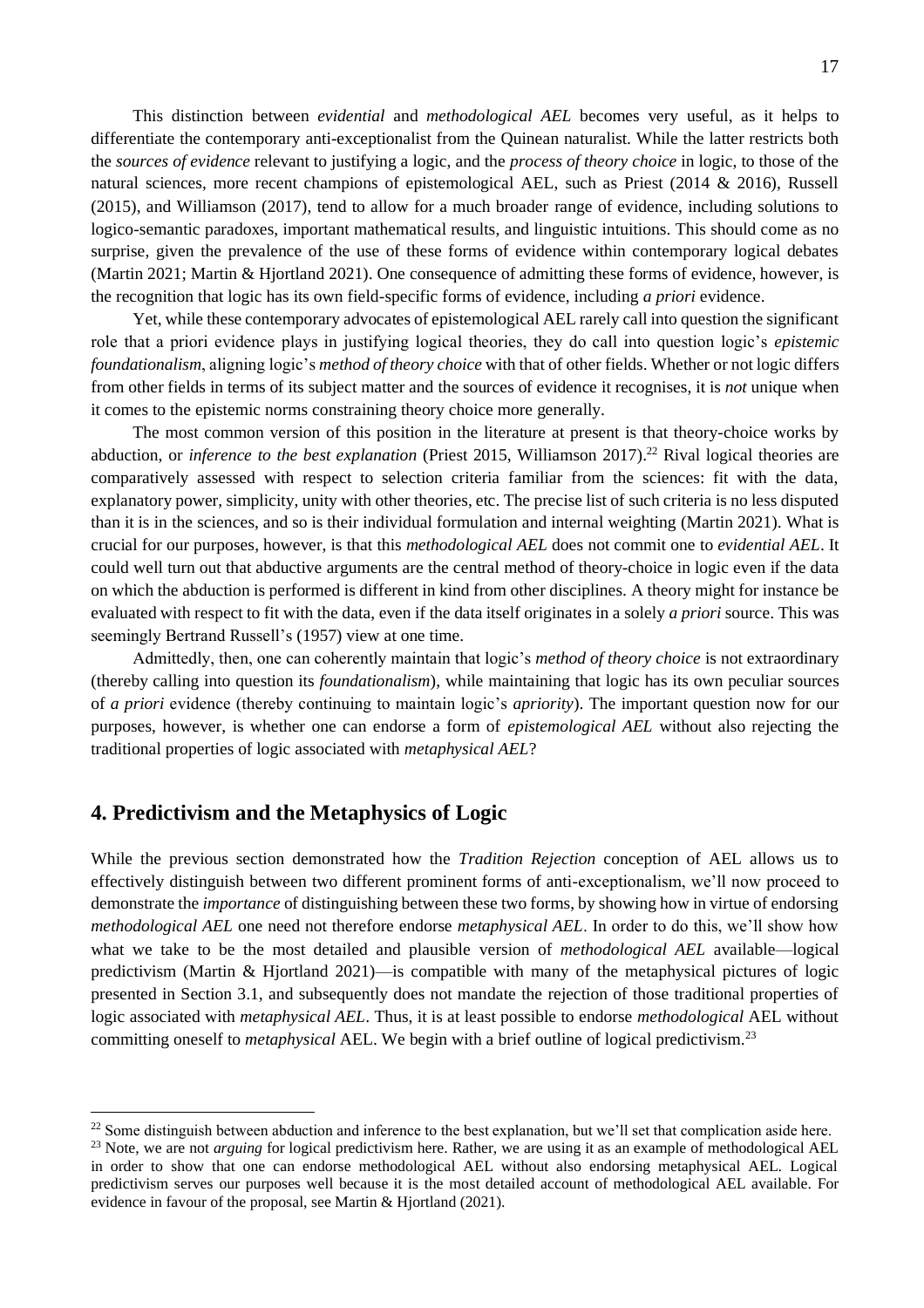#### **4.1 Logical Predictivism**

According to logical predictivism, logical theories are justified, and ultimately chosen, on the basis of their predictive success, explanatory power, and compatibility with other well-evidenced commitments. While logics can be theories of many different types of phenomena, such as belief revision (Hansson 2017) and grammatical structures (Dalrymple 2001), our concern here is with logics serving as theories of *validity*, conceived of as a property of arguments. In order to be capable of producing both predictions to be tested against suitable data, and fruitful explanations of the target phenomenon, these logical theories are not conceived of as simply sets of valid rules of inference or theorems, but rather are a cluster of definitions, laws and representation rules that provide the underlying semantics and syntax of the theory, as well as specifying how the theory connects to the phenomenon. Here's a toy example of classical propositional logic under such an account:

*Theory A*

**Definition 1:** Let  $\neg \phi$  be Boolean negation. **Definition 2:** Let  $\phi \rightarrow \psi$  be Boolean material implication. **Representation Rule 1:**  $\ulcorner$  not  $\phi \urcorner = \ulcorner \neg \phi \urcorner$ . **Representation Rule 2:**  $\ulcorner$  if  $\phi$  then  $\psi \urcorner = \ulcorner \phi \rightarrow \psi \urcorner$ .

**Law 1:** For every valuation, all sentences are either true or false, and not both.

**Law 2:** An argument is valid iff, for every valuation *v*, if every premise is true in *v*, the conclusion is true in *v*.

According to predictivism, such theories are initially motivated by examples of arguments judged to be acceptable. These can either take the form of informal mathematical proofs, judged to be acceptable by mathematicians, or natural-language arguments, judged to be acceptable by certain "reliable reasoners".<sup>24</sup> For instance, the logician might initially be motivated by the following informal proofs, considered acceptable by mathematicians:

**Theorem 1.** *Assume*  $x \in \mathbb{Z}$ . *If*  $x^2 - 4x + 7$  *is even, then* x *is odd.* 

**Proof.** We prove our result indirectly. Suppose *x* is even, and let  $x = 2k$  for some  $k \in \mathbb{Z}$ , so  $x^2 - 4x + 7 = (2k)^2$  $-4(2k) + 7$ . Then,  $(2k)^2 - 4(2k) + 7 = 4k^2 - 8k + 7 = 2(2k^2 - 4k + 3) - 1$ , and so  $x^2 - 4x + 7$  is odd. Thus, assuming *x* is even,  $x^2 - 4x + 7$  is odd.  $\Box$ 

**Theorem 2.** For all  $n \in \mathbb{Z}$ . If  $3n + 2$  is odd, then n is odd.

**Proof.** We prove our result indirectly. Suppose *n* is even, and so  $n = 2k$  for some  $k \in \mathbb{Z}$ . Consequently,  $3n + 2$  $= 3(2k) + 2 = 6k + 2 = 2(3k + 1)$ . But, then  $3n + 2$  is even, as  $2(3k + 1) = 2j$  for some  $j \in \mathbb{Z}$ , where  $j = 3k + 1$ . So, if *n* is even, then  $3n + 2$  is even.  $\Box$ 

Having assumed that mathematicians' judgements are a reliable (though fallible) guide as to which putative informal proofs are valid and which are invalid, the logician then wishes to provide an account of *why* these two proofs are valid. To do so, she first forms a general hypothesis that inferences found across multiple proofs may be valid for the same reasons, namely because they *share some underlying form*. Secondly, she then proposes a concrete hypothesis about the validity of the argument form which she believes the two proofs above exemplify:

 $24$  This brings up interesting questions over whether we are warranted in assuming there are such reliable reasoners, and how we identify them. We'll sidestep these questions here; see Martin & Hjortland (2021) for more.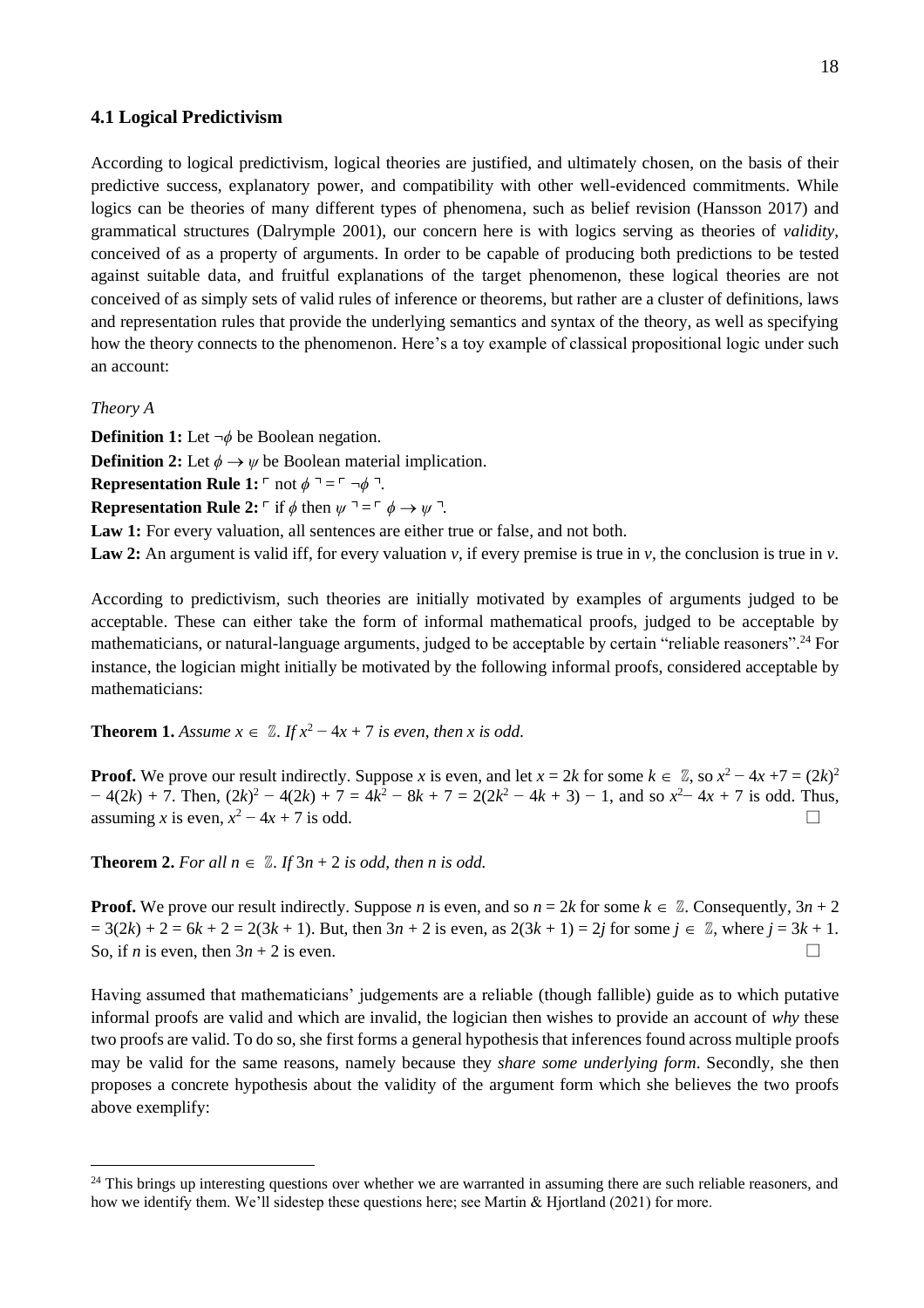#### **Hypothesis 1**

All arguments of the form

If not  $\psi$  then not  $\varphi$ If  $\varphi$  then  $\psi$ 

are valid.

This hypothesis itself, however, does not constitute an explanation of *why* the proofs are valid. All it offers is a generalisation which can be subsequently falsified. In order to *explain* why arguments of this form are valid (if they are, that is), she must propose a theory such as *Theory A* above, providing a set of rules dictating the behaviour of components of the argument and the consequence relation.

In the given case, the postulates within *Theory A* provide a possible explanation of why Hypothesis 1 is true, and thus why instances of contraposition are valid, by: (i) showing how the underlying form of these arguments ensures that whenever the premises are true so is the conclusion, using the theory's definitions, representation rules and Law 1, and then subsequently (ii) using these results to show how the arguments are valid, in virtue of Law 2.

Now, importantly, while *Theory A* offers one possible explanation of the truth of Hypothesis 1, it is not the only theory that does so. There are infinitely many other theories that could. Consequently, *Theory A's*  advocates need to find further reasons to prefer the theory over competitors. One of the main routes through which they do so is by making predictions on the basis of the theory's postulates. The possibility of further supporting her theory on the basis of such successful predictions is facilitated by two facts. Firstly, the postulates within her theory which putatively explained why the generalisation within Hypothesis 1 is true also ensures that other arguments are valid. In principle then, the theory can be tested against whether these further arguments are indeed valid. Secondly, given that in motivating her theory the logician assumes that mathematicians' judgements over the (un)acceptability of putative proofs are a reliable guide to their (in)validity, she can subsequently use the judgements of mathematicians to test the predictions resulting from her theory. If the predictions of her theory are correct, then she ought to be able to find instances of these forms of arguments within informal proofs.

Testing the theory has three stages. Firstly, one draws out the consequences of the theory's postulates. In the case of *Theory A*, this would include consequences such as:

#### **Consequence 1**

All arguments of the form

$$
\varphi
$$
  
\n
$$
\varphi \rightarrow \psi
$$
  
\n
$$
\psi
$$

are valid.

#### **Consequence 2**

All arguments of the form

$$
\varphi \to \psi
$$

$$
\varphi \to \neg \psi
$$

$$
\neg \varphi
$$

are valid.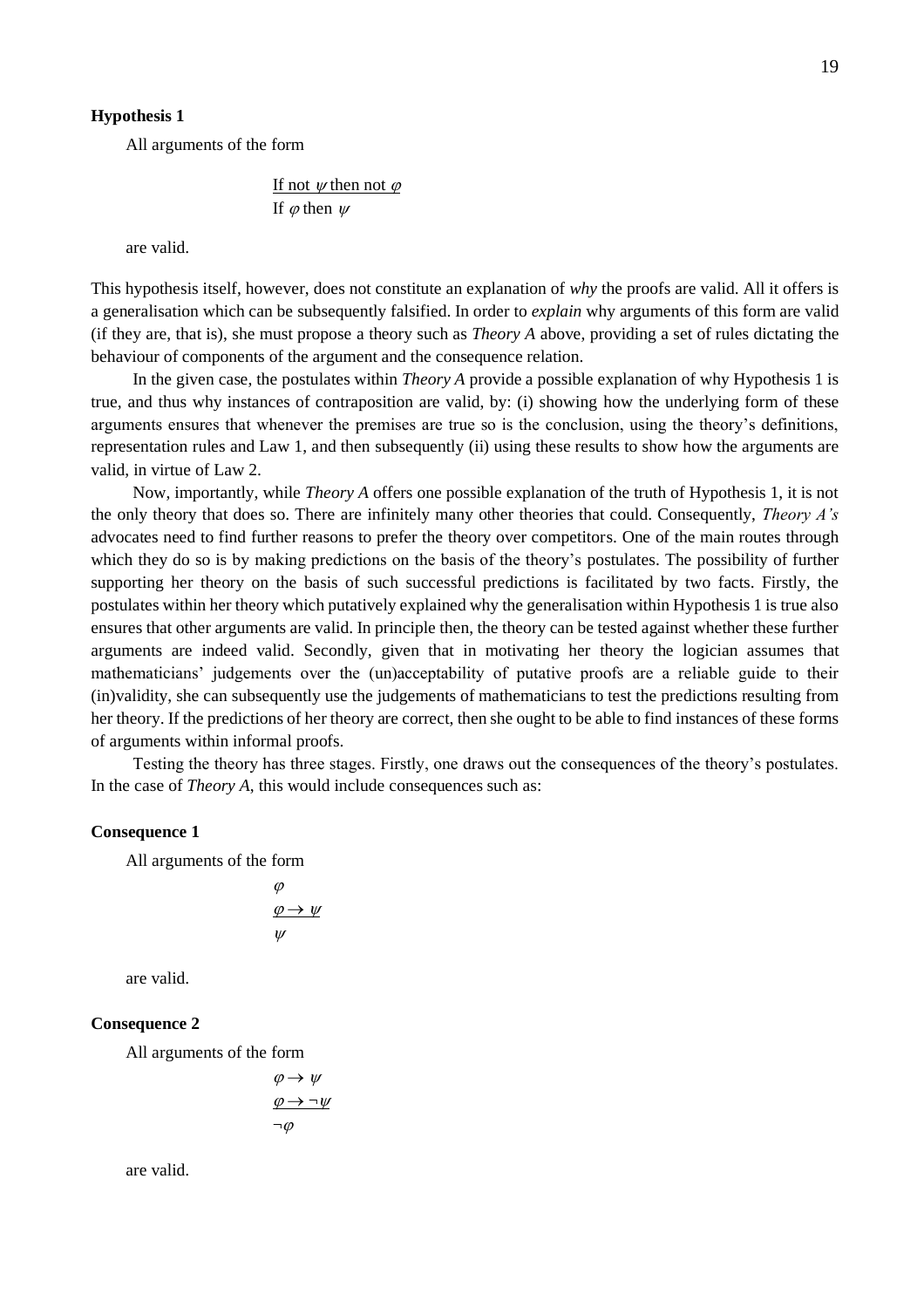#### **Consequence 3**

*Not* all arguments of the form

$$
\varphi
$$
  
\n
$$
\psi \rightarrow \varphi
$$
  
\n
$$
\psi
$$

are valid.

Secondly, the consequences are then operationalised into concrete predictions in order to be tested. For instance, Consequence 1 would be operationalised as:

#### **Prediction 1**

Steps within informal proofs of the form

$$
\frac{\varphi}{\text{If } \varphi \text{ then } \psi}
$$

$$
\psi
$$

are found acceptable by mathematicians.

And Consequence 3 would be operationalised as:

#### **Prediction 2**

Steps within informal proofs of the form

$$
\frac{\varphi}{\text{If } \psi \text{ then } \varphi}
$$

$$
\psi
$$

are *not* found acceptable by mathematicians.

The final stage is then to test these predictions against further informal proofs, not yet used to motivate the theory. Consequently, the logician must at this point be engaged in considering various informal proofs, looking for instances of the forms of arguments within her predictions.<sup>25</sup> Further, given that some of her predictions cover what mathematicians do *not* find acceptable, she must also look at instances of "pseudoproofs", where mathematicians judge inferential mistakes to have been made. Good examples of these will often be found in introductory textbooks. Ultimately, if the logician finds that mathematicians' judgements fit her theory's predictions, then the theory is further supported. Inversely, if the judgements consistently contradict its predictions, then the theory faces problems. The extent to which the theory if evidenced is dependent upon its success *relative to competitors*—whether the theory is more predictively successful than alternative available theories.

We have only offered up here a partial picture of *logical predictivism*. The account also details how theories can be preferred to others on the basis of their explanatory power, how our other independently wellevidenced commitments can inform our logical theory choice, and further how theories respond to recalcitrant data (Martin & Hjortland 2021). For our present purposes, however, the important point is that according to predictivism logical theories are supported to a significant degree based upon the success of their predictions,

 $25$  Of course, one of the complications arising here is that the logician can be mistaken about whether an inference within an informal proof is of this relevant form; such is the reality of interpreting data.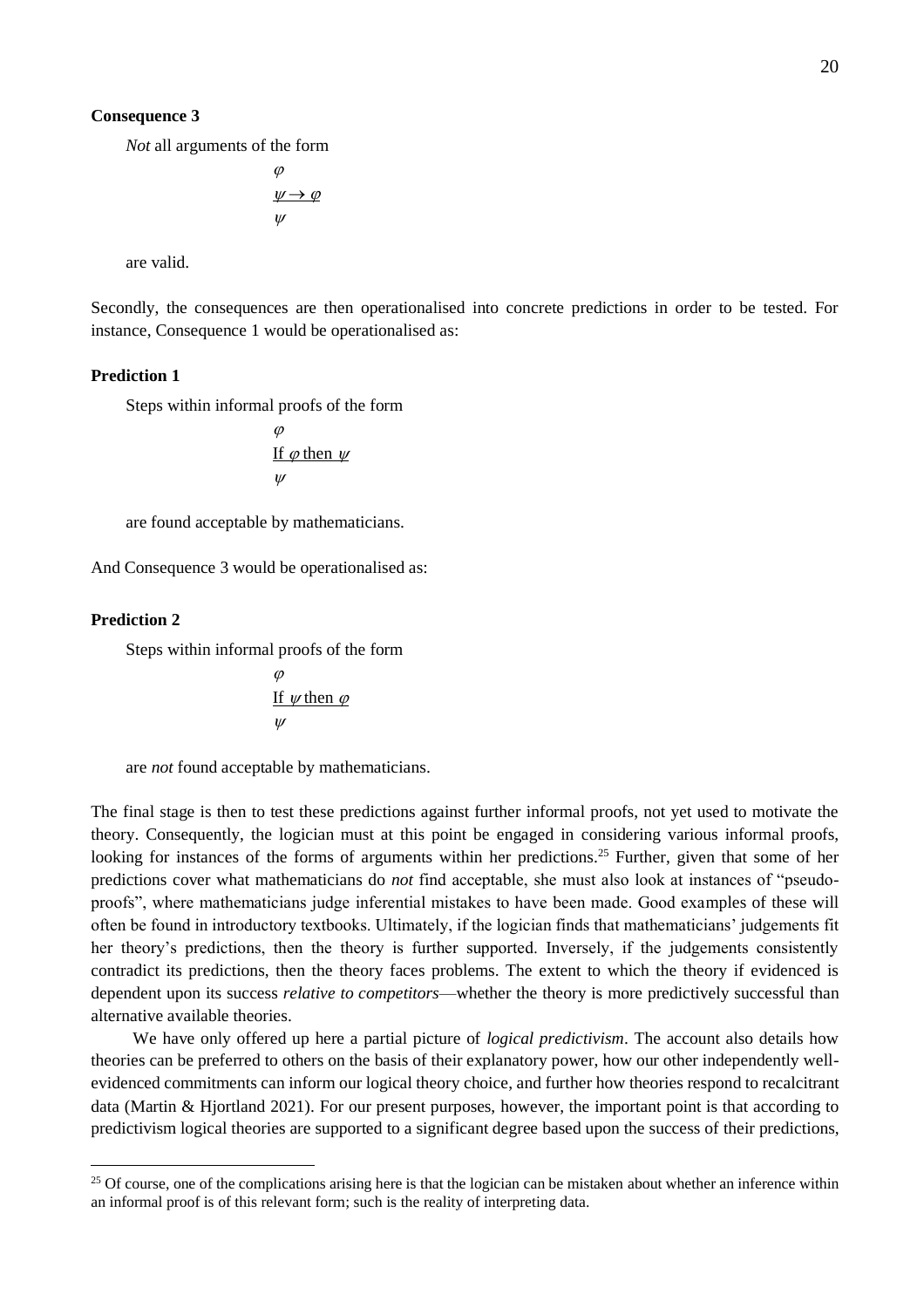which are tested using judgements about the acceptability of concrete arguments. The question is whether this picture of logic's methodology forces us to endorse *metaphysical AEL* or not.

#### **4.2 The Source of Logic Undetermined**

According to predictivism, logicians take the fact that mathematicians and other "reliable reasoners" accept particular informal proofs or natural-language arguments as reliable evidence for the validity of those arguments, which can then be used to test their theories via predictions. What, if anything, does this picture of logic's method of theory choice tell us about logic's metaphysics?

The answer is, very little. There are multiple ways in which we can interpret *why* these judgements are reliable indicators of an argument's validity, and indeed what the content of the "acceptability judgement" is, some of which lead us to reject the traditional properties of logic associated with *metaphysical AEL*, and some which do not. Each of the accounts of logic's metaphysics presented in Section 3.1 suggest a particular picture of how to interpret these judgements, yet without further commitments on our part there's nothing which privileges, or even *suggests*, one of these interpretations within the predictivist framework. To show this, let's consider how the use of "acceptability judgements" in evidencing a logical theory could be accommodated by various of the metaphysical accounts of logic.<sup>26</sup>

Psychologism and conventionalism are the most straightforward cases. According to psychologism, logical facts supervene upon facts about how we (as a community or species) tend to infer. Under this account, therefore, the acceptability judgements used to evidence a logical theory are most directly interpreted as judgements about how we (as members of the community or species) *tend to infer* when our cognitive facilitates are functioning normally.<sup>27</sup> The data informing our logical theories is, therefore, just those inferences generally accepted by the community or species (Pelletier et al. 2008). Further, the reliability of the evidence is underwritten by the fact that these individuals are members of the community whose cognitive faculties are functioning normally.<sup>28</sup>

In comparison, according to conventionalism logical facts supervene upon facts about our natural languages. Thus, the acceptability judgements would be interpreted as judgements about the inferential moves we, as language users, *can* or *ought* to make within our language, with the data informing our logical theories thereby being *linguistic judgements* (Warren 2020: Ch. 6). Further, the reliability of this evidence would be underwritten by the individuals being competent language users, with recognition that some distinction would need to be made between simple and complex cases, whereby in the latter cases performance errors could occur even for very competent language users (Warren 2020: Ch. 2 & 6).

The cases of normativism and universalism are slightly more complex, both due to some variation in the views of their advocates, and some opacity regarding how individuals have access to logical facts on these accounts. However, there are clear interpretations of both which are compatible with the picture of logical evidence offered by predictivism.

In the case of normativism, such a picture is offered by Hanna's (2006) proposal that logical facts are constituted of facts about what ought to be rationally inferred, which humans have access to in virtue of being rational agents (assuming their faculties are suitably functioning). Humans are inherently rational, and part of

<sup>26</sup> We won't consider here *non-cognitivism* about logic, not because it cannot facilitate the use of judgements regarding a proof's or argument's acceptability, but rather because the position fails to accommodate too much of logic's methodology in other regards, and thus is off the table as a viable account of logic's metaphysics. We hope to talk about this elsewhere, but here we restrict ourselves to cognitivist accounts of logic.

<sup>&</sup>lt;sup>27</sup> *Normality*, of course, does not imply *correctness* in any factive sense. There are simply norms constituted of the way the community or species thinks, and sometimes these are deviated from, whether due to performance constraints or cognitive constraints on an individual's part.

 $28$  How exactly we establish when an individual's cognitive faculties are functioning normally is unclear, but presumably we can do so to a decent degree. After all, that we can is presupposed by the field of clinical psychology.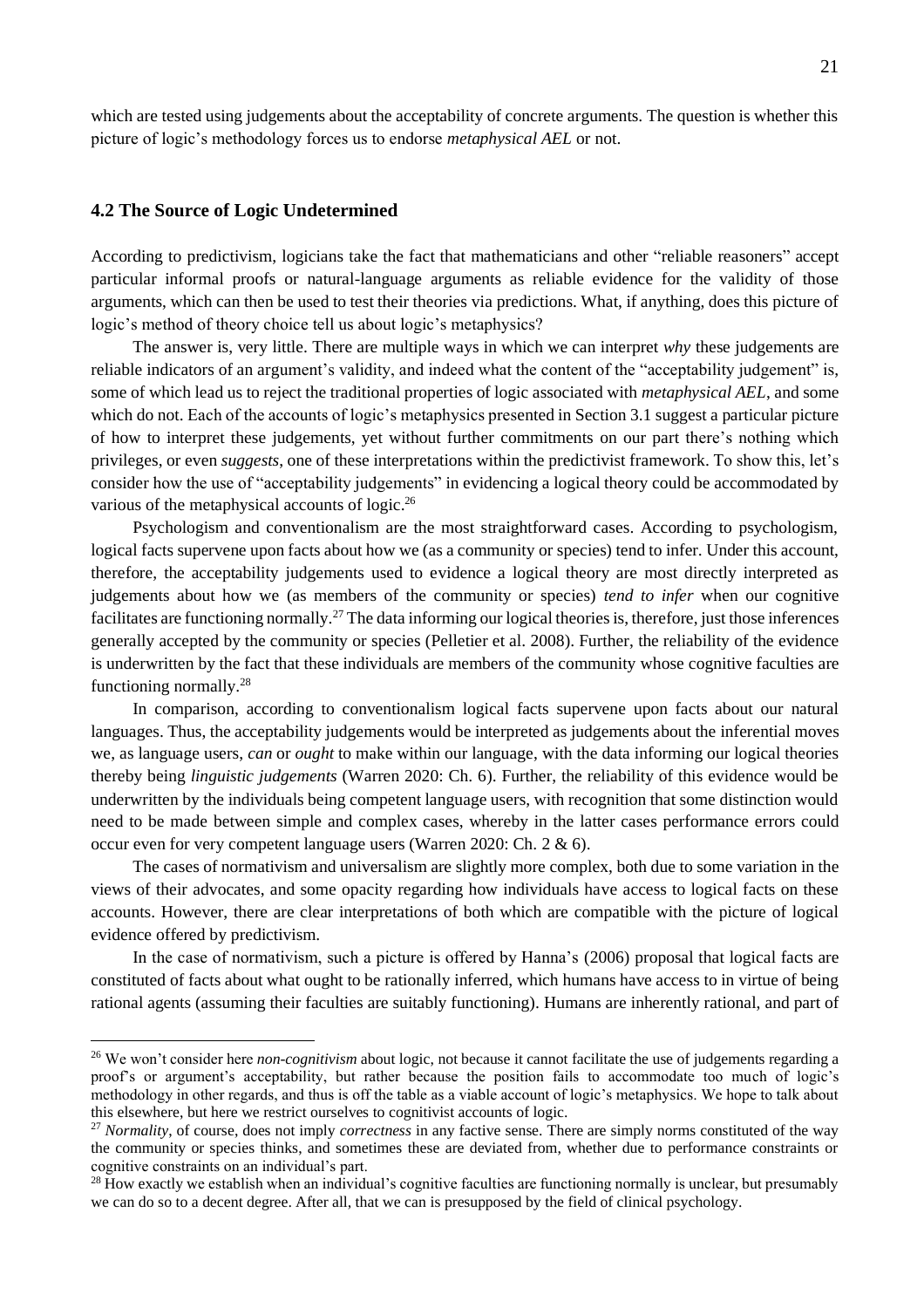what constitutes this rationality is their ability to use logic. Indeed, humans possess a cognitive faculty whose role it is to represent logic, facilitating individuals reasoning in a rational fashion. On this account, therefore, the acceptability judgements should be understood as judgements about how we *ought to infer* given the norms of rationality; that is, what we are obliged to accept or reject given some background information. The data informing the logical theories would therefore be intuitions, similar to linguistic intuitions, produced by the *cognition faculty* which represents logic (Hanna 2006: Ch. 6). Further, the reliability of these intuitions is assured by our possessing (in the main) properly functioning cognitive faculties, including the *cognition faculty* which represents logic, in virtue of being rational agents.

Finally, this brings us onto universalism, the position that logical truths are the most general truths about the world, often about the *structural* features of the world. If this picture of logic's metaphysics is to be accommodated within the predictivist framework, then we will need to admit that judgements about which inferences are acceptable or not somehow *reliably track* the structural features of the world (or, at least, our best theories of it). How though? Two divergent answers offer themselves, depending upon one's version of universalism.

According to the first picture, which is consistent with Williamson's (2017) work, *all of our knowledge*  about the world potentially constitutes evidence for our logical theory, given that logical truths are just the most general truths about our world. In attempting to construct and evidence the best logical theory, therefore, it would make sense to enquire into the most general truths our best theories conform to. Of course, one way this could be done is to attempt to directly *extract* somehow these general truths from our best theories.<sup>29</sup> Another option, however, would be to enquire into the inferential moves which underwrite our knowledge of the world by looking at the inferential practices experts within our most successful fields of enquiry use. In other words, we select areas of enquiry which we deem to be most successful, in terms of the likely truth of their theories, and then enquire into the inferential moves which underwrite successful theories in these areas. Assuming this includes mathematics and the sciences, it would then make sense to use the judgement of practitioners in these areas as reliable guides to the inferential moves which are acceptable within these areas of research. In other words, the judgements of these "reliable reasoners" about which inferential moves are acceptable are reliable guides of validity in virtue of these judgements tracking the inferential moves which underpin our most successful mathematical and scientific theories, which themselves are our best guides to truths about the world.

Another option is offered up by Maddy's (2007) naturalistic account of logic. Logic, again, is about the most general structural features of world, with our best logical theories serving as idealisations of these facts (just as scientific theories are). Yet, here, the picture of why our judgements about the correctness of an inference are a reliable guide to these structural features are due to *evolutionary pressures* (Maddy 2007: Part III). Given that we live in a world with just these structural features, it's no surprise that environmental pressures have led us to evolve cognitive machinery that results in us generally inferring in a fashion which tracks these structural features of the world. Further, given that mathematics is also a study of the structural features of the world (Maddy 2007: Part IV), it's no surprise that mathematicians' ability to infer in accordance with the structural features of the world are more fine-tuned and practiced, and thus that their judgements regarding which inferential moves are acceptable are particularly reliable in tracking the structural features of the world. This, then, would partially explain why logicians have particularly privileged mathematicians' judgements about what is an acceptable inference within informal proofs as a reliable guide to validity.

It appears then that each of these metaphysical pictures of logic *can* be accommodated within the predictivist framework. This doesn't mean that each of these metaphysical pictures are equally plausible. There may be very good reasons for accepting one over the others, or for rejecting certain candidates outright. Further, there's no need to think that each will ultimately produce viable epistemologies, either because they

 $29$  For an example of a proposal along these lines, see Sider (2013: Ch. 10). While we think there's good reason to believe this potential approach isn't in keeping with the actual methodology of theory choice in logic, discussing this matter is beyond the present paper's scope.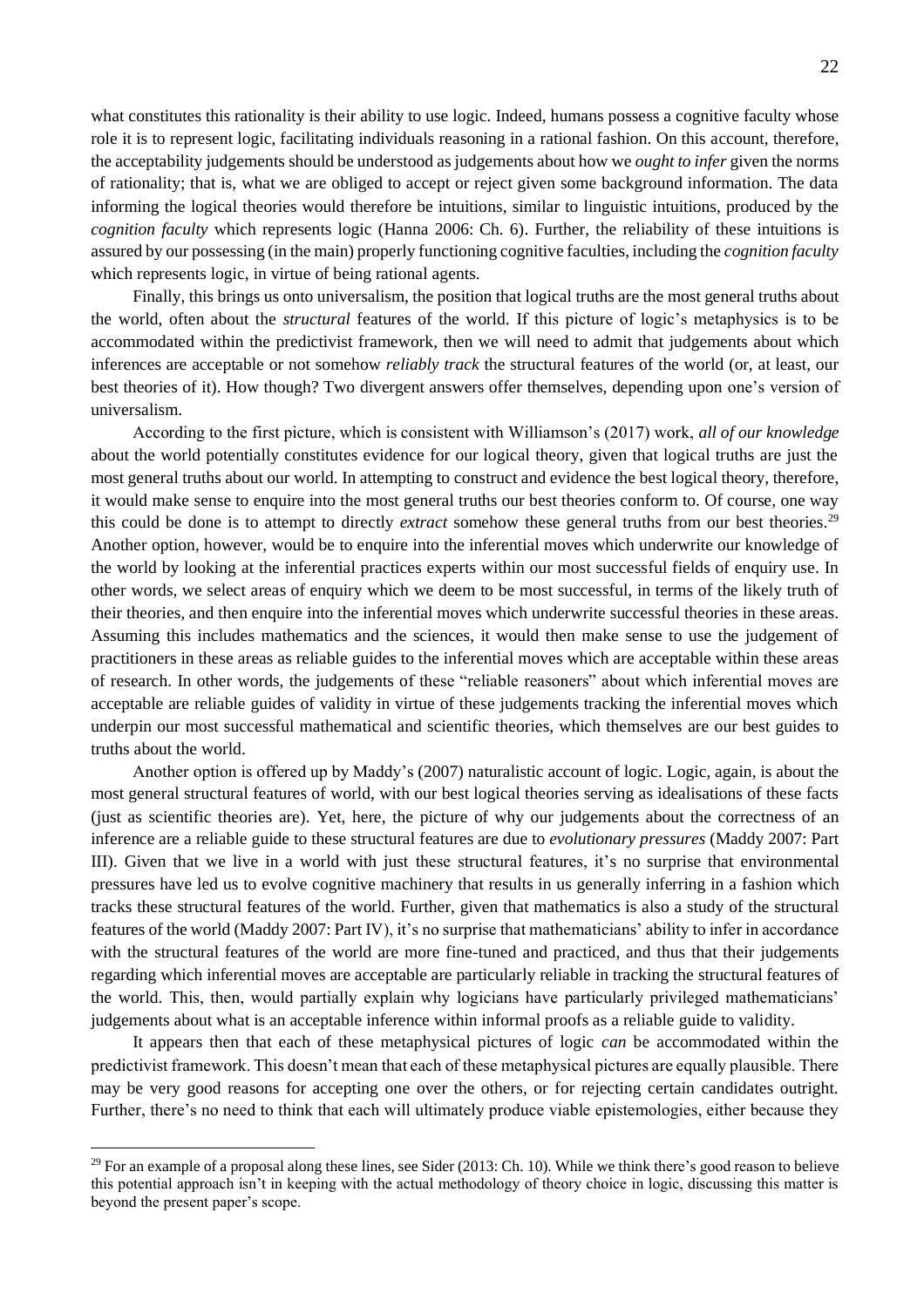make logical facts unknowable, or because they significantly distort the way that logicians actually go about their business. The important point is that, given that each are consistent with the predictivist framework, currently the *epistemological* anti-exceptionalist is not also required to endorse *metaphysical* AEL. While predictivism requires us to reject logic's epistemic foundationalism and further its epistemic analyticity, it is consistent with us continuing to maintain logic's metaphysical analyticity (if *conventionalism* is found to be true), and its necessity and normativity (if *normativism* is true).

That our picture of logic's methodology does not dictate our account of logic's metaphysics is perhaps not that surprising. There are multiple ways in which motivating evidence can be interpreted, consistent with many different metaphysical pictures. Further, we tend not to think that a detailed account of scientific methodologies will deliver us automatically with a metaphysical picture of the sciences, and similarly for mathematics. However, what our discussion in this section does emphasise is the importance of keeping *metaphysical* and *epistemological AEL* conceptually separate, which speaks in favour of the *Tradition Rejection* conception of AEL, which allows us to make clear sense of this distinction.

### **5. Conclusion**

According to the picture of AEL painted here, what is often presented as a singular position with the goal of aligning logic with the sciences, is actually better understood as a cluster of positions, though admittedly sometimes connected. Further, not all of these positions need stand and fall together, though the success or failure of one of these positions can undoubtedly have repercussions for the other. Our hope is that this new framework for understanding AEL leads to both clarity over how to ultimately assess AEL, and more systematic evaluation of AEL's strengths and weaknesses. It would be a shame if the position were either too easily dismissed due to an implausibly strong interpretation of its proposals, or inversely watered down to the point at which it was innocuous.<sup>30</sup>

<sup>&</sup>lt;sup>30</sup> **Acknowledgments:** We are grateful to audiences at the European Network for the Philosophy of Logic, the Logic Super Group, and the University of Bergen for their feedback on earlier versions of this work, particularly Sorin Bangu, Leon Commandeur, Filippo Ferrari, Ulf Hlobil, Sebastiano Moruzzi, Gil Sagi, and Nicole Wyatt. We would also like to thank two anonymous referees for their extremely useful comments on a previous version of this paper. Research for this paper was supported by both a Marie Skłodowska-Curie grant (agreement no.: 797507), under the European Union's Horizon 2020 research and innovation programme, and a Research Council of Norway (RCN) FRIPRO grant (no: 251218).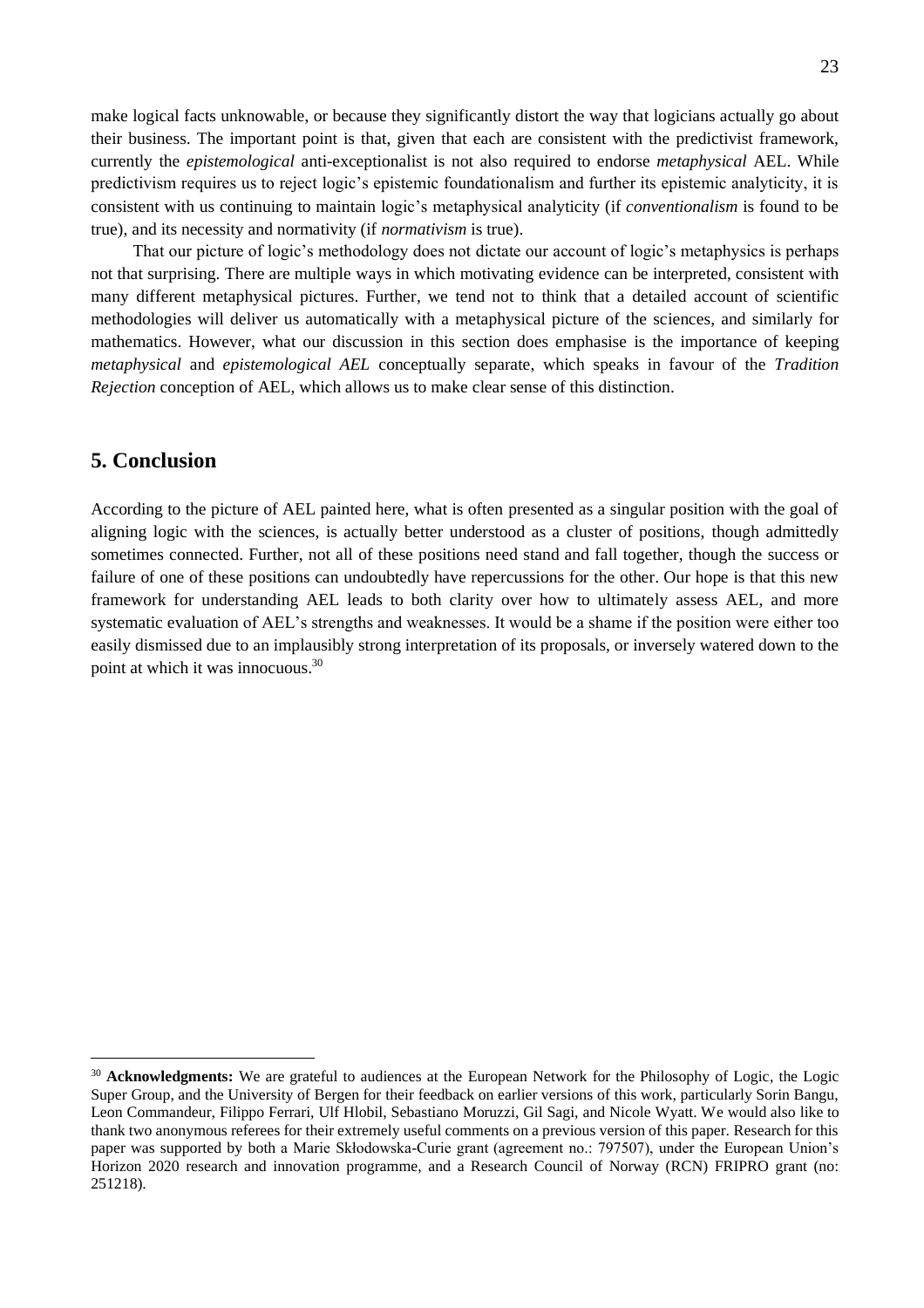### **References**

Anderson RL (2005) Neo-Kantianism and the Roots of Anti-Psychologism. *British Journal for the History of Philosophy* 13: 287–323.

Avigad J (2020) Reliability of Mathematical Inference. *Synthese*. Online first[: https://doi.org/10.1007/s11229-](https://doi.org/10.1007/s11229-019-02524-y) [019-02524-y](https://doi.org/10.1007/s11229-019-02524-y)

Ayer AJ (1936) *Language, Truth and Logic*. New York, NY: Dover.

Azzouni J (2009) Why Do Informal Proofs Conform to Formal Norms? *Foundations of Science* 14: 9–26.

Bealer G (1998) Intuition and the Autonomy of Philosophy. In M DePaul & W Ramsey (eds.), *Rethinking Intuition: The Psychology of Intuition and Its Role in Philosophical Inquiry (pp. 201–40). Lanham: Rowman* & Littlefield.

Beall JC (2017) There is No Logical Negation: True, False, Both and Neither. *Australasian Journal of Logic*  14: 1–29.

Beall JC & G Restall (2006) *Logical Pluralism*. Oxford: Clarendon Press.

Benacerraf P (1973) Mathematical Truth. *Journal of Philosophy*, 70: 661–79.

Boghossian PA (1996) Analyticity Reconsidered. *Noûs* 30: 360–91.

Boghossian PA (2000). Knowledge of Logic. In PA Boghossian & C Peacocke (eds.), *New Essays on the A Priori* (pp. 229–54). Oxford: Clarendon Press.

BonJour L (1998) *In Defense of Pure Reason*. Cambridge: Cambridge University Press.

Bueno O & SA Shalkowski SA (2009) Modalism and Logical Pluralism. *Mind* 118: 295–321.

Burge T (1992) Frege on Knowing the Third Realm. *Mind*, 101: 633–50.

Cappelen H (2018) *Fixing Language: An essay on conceptual engineering*. Oxford: OUP.

Carnap R (1942) *Introduction to Semantics*. Cambridge, MA: Harvard University Press.

Carnap R (1963) *The Philosophy of Rudolf Carnap*. Cambridge: Cambridge University Press.

Chudnoff E (2011) What Intuitions are Like. *Philosophy and Phenomenological Research* 82: 625–54.

Cleland CE (2002) Methodological and Epistemic Differences between Historical Science and Experimental Science. *Philosophy of Science*, 69: 474–96.

da Costa NCA & JRB Arenhart (2018) Full-blooded Anti-exceptionalism about Logic. *Australasian Journal of Logic*, 15: 362–80.

Dalrymple M (2001) *Lexical Functional Grammar* (Syntax and Semantics Series, vol. 34). New York: Academic Press.

Duhem P (1954) *The Aim and Structure of Physical Theory* (Trans. PW Wiener). Princeton, NJ: Princeton University Press. Translated from: *La Théorie Physique: Son Objet et sa Structure*, 1914.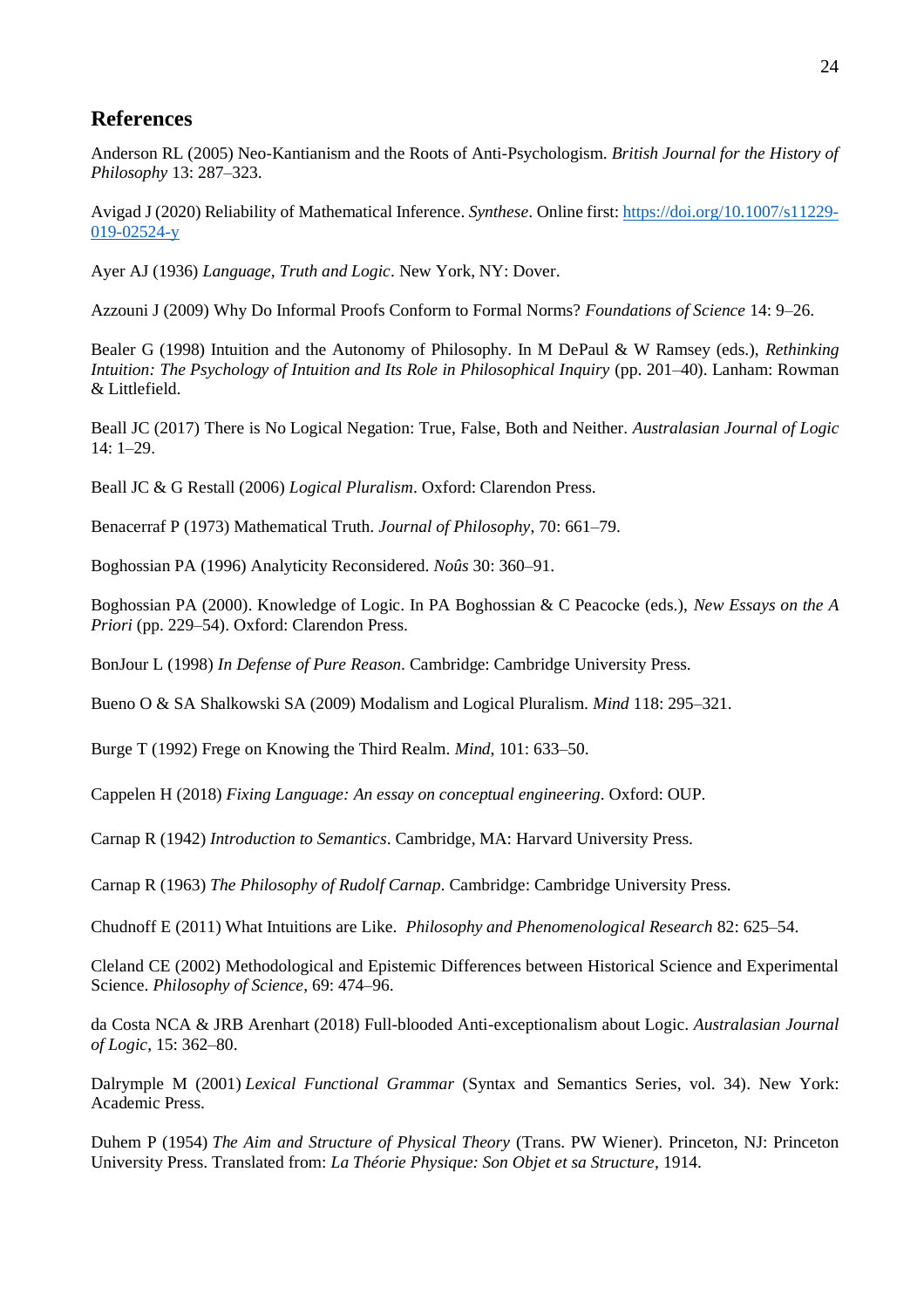Dupré J (1993) *The Disorder of Things: Metaphysical foundations of the disunity of science*. Cambridge: Harvard University Press.

Dutilh Novaes C (2020, Fall) Medieval Theories of Consequence. In: EN Zalta (ed.), *The Stanford Encyclopedia of Philosophy*. Online: [https://plato.stanford.edu/archives/fall2020/entries/consequence](https://plato.stanford.edu/archives/fall2020/entries/consequence-medieval/)[medieval/](https://plato.stanford.edu/archives/fall2020/entries/consequence-medieval/)

Etchemendy J (1983) The Doctrine of Logic as Form. *Linguistics and Philosophy*, 6: 319–34.

Field H (1989) *Realism, Mathematics and Modality*. Oxford: Basil Blackwell.

Field H (2015) What is Logical Validity? In: CR Caret & OT Hjortland (eds.), *Foundations of Logical Consequence* (pp. 33–70). Oxford: Clarendon Press.

Frege, G. (1952). *Translations from the Philosophical Writings of Gottlob Frege*, P Geach & M Black (eds). Oxford: Basil Blackwell.

Frege G (1974) *The Foundations of Arithmetic. A logic-mathematical enquiry into the concept of number* (2nd revised ed., trans. JL Austin). Oxford: Blackwell. Translated from: *Die Grundlagen der Arithmetik: eine logisch mathematische Untersuchung über den Begriff der Zahl*, 1884.

Frege G (2013) *Basic Laws of Arithmetic* (Vol. 1), (trans. P Ebert & M Rossberg, with C Wright). Oxford: Oxford University Press. Translated from: *Grundgesetze der Arithmetik, begriffsschriftlich abgeleitet*, 1893.

Godden DM (2005) Psychologism in the Logic of John Stuart Mill: Mill on the subject matter and foundations of ratiocinative logic. *History and Philosophy of Logic*, 26: 115–43.

Gödel K (1951) Russell's Mathematical Logic. In P Schilpp (ed.), *The Philosophy of Bertrand Russell* (pp. 123–53). New York: Tudor.

Haack S (1976) The Justification of Deduction. *Mind* 85: 112–9.

Hale B (1999) On Some Arguments for the Necessity of Necessity. *Mind* 108: 23–52.

Hanna R (2006) *Rationality and Logic*. Cambridge, MA: MIT Press.

Hansson SO (2017, Winter) Logic of Belief Revision. In: EN Zalta (ed.), *The Stanford Encyclopedia of Philosophy*. Online:<https://plato.stanford.edu/archives/win2017/entries/logic-belief-revision/>

Harman G (1986). *Change in View: Principles of reasoning*. Cambridge: MIT Press.

Hjortland OT (2017) Anti-Exceptionalism about Logic. *Philosophical Studies*, 174: 631–58.

Jeshion R (2001) Frege's Notions of Self-Evidence. *Mind*, 110: 937–76.

Kant I (1992) *Lectures on Logic*, JM Young trans. Cambridge: Cambridge University Press.

Kant I (1998) *Critique of Pure Reason*, P Guyer & AW Wood trans. and ed. Cambridge: Cambridge University Press.

Katz JJ (1998) *Realistic Rationalism*. Cambridge, MA: MIT Press.

Keefe R (2018) Pluralisms: Logic, Truth and Domain-Specificity. In: J Wyatt, NJLL Pedersen & N Kellen (eds.), *Pluralisms in Truth and Logic* (pp. 429–52). London: Palgrave Macmillan.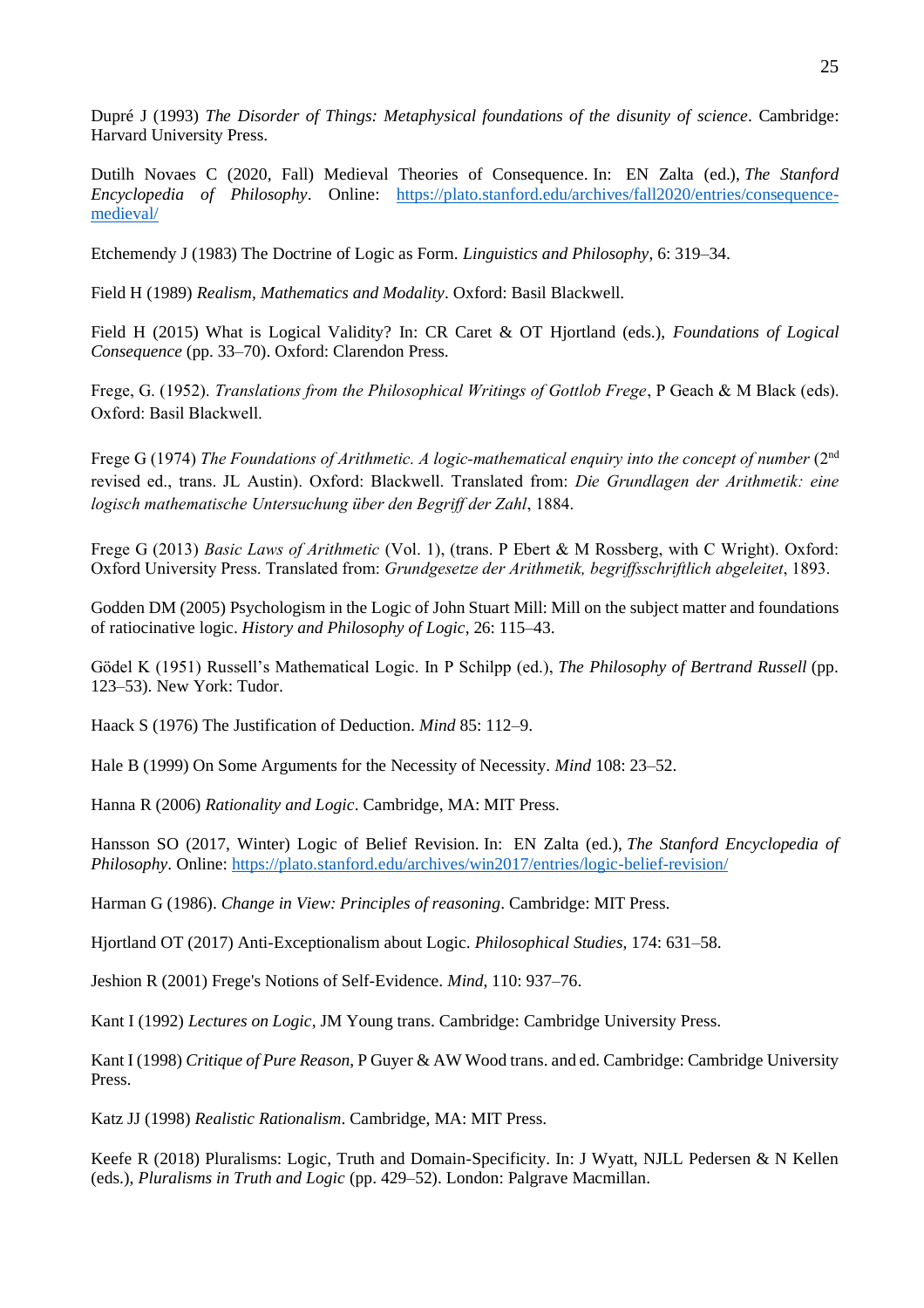Kneale W (1956) The Province of Logic. In: HD Lewis (ed.), *Contemporary British Philosophy* (pp. 237–61). London: George Allen and Unwin.

Laudan L (1977) *Progress and Its Problems*. Berkeley, CA: University of California Press.

Leech J (2015) Logic and the Laws of Thought. *Philosophers' Imprint*, 15(*12*): 1–27.

Leonelli S (2020, Summer) Scientific Research and Big Data. In: EN Zalta (ed.), *The Stanford Encyclopedia of Philosophy*. Online:<https://plato.stanford.edu/archives/sum2020/entries/science-big-data/>

Linnebo Ø (2006) Epistemological Challenges to Mathematical Platonism. *Philosophical Studies*, 129: 545– 74.

MacFarlane J (2000) What Does It Mean to say that Logic is Formal? Doctoral Thesis. University of Pittsburgh.

Maddy P (2002) A Naturalistic Look at Logic. *Proceedings and Addresses of the American Philosophical Association*, 76: 61–90.

Maddy P (2007) *Second Philosophy: A Naturalistic Method*. Oxford: Oxford University Press.

Martin B (2021) Identifying Logic Evidence. *Synthese*, 40: 9069–95.

Martin B (forthcoming) Anti-Exceptionalism about Logic and the Burden of Explanation. *Canadian Journal of Philosophy.*

Martin B & OT Hjortland (2021) Logical Predictivism. *Journal of Philosophical Logic*, 50: 285–318.

Martin B & OT Hjortland (Forthcoming) Evidence in Logic. In M Lasonen-Aarnio & C Littlejohn (eds.), *Routledge Handbook for Philosophy of Evidence*. London: Routledge.

McFetridge IG (1990) Logical Necessity: Some Issues. In J Haldane & R Scruton (eds.), *Logical Necessity and Other Essays* (pp. 135–54). London: Aristotelian Society Monograph Series.

Payette G & N Wyatt (2019) How Do Logics Explain? *Australasian Journal of Philosophy*, 96: 157–67.

Pelletier FJ, R Elio & P Hanson (2008) Is Logic all in our Heads? *Studia Logica*, 86: 1–65

Priest G (2006a) *Doubt Truth to be a Liar*. Oxford: Clarendon Press.

Priest G (2006b) *In Contradiction: A Study of the Transconsistent*, 2nd ed. Oxford: Clarendon Press.

Priest G (2014) Revising Logic. In P Rush (ed.), *The Metaphysics of Logic* (pp. 211–23). Cambridge: Cambridge University Press.

Priest G (2016) Logical Disputes and the a Priori. *Logique et Analyse*, 59: 347–66.

Quine WVO (1936). Truth by Convention. In *Philosophical essays for Alfred North Whitehead*. New York: Longman, Green, & Company Inc.

Quine WVO (1951). Two Dogmas of Empiricism. *Philosophical Review*, 60: 20–43.

Quine WVO (1986). *Philosophy of Logic*, 2nd ed. Cambridge, MA: Harvard University Press.

Read S (1994) Formal and Material Consequence. *Journal of Philosophical Logic*, 23: 247–65.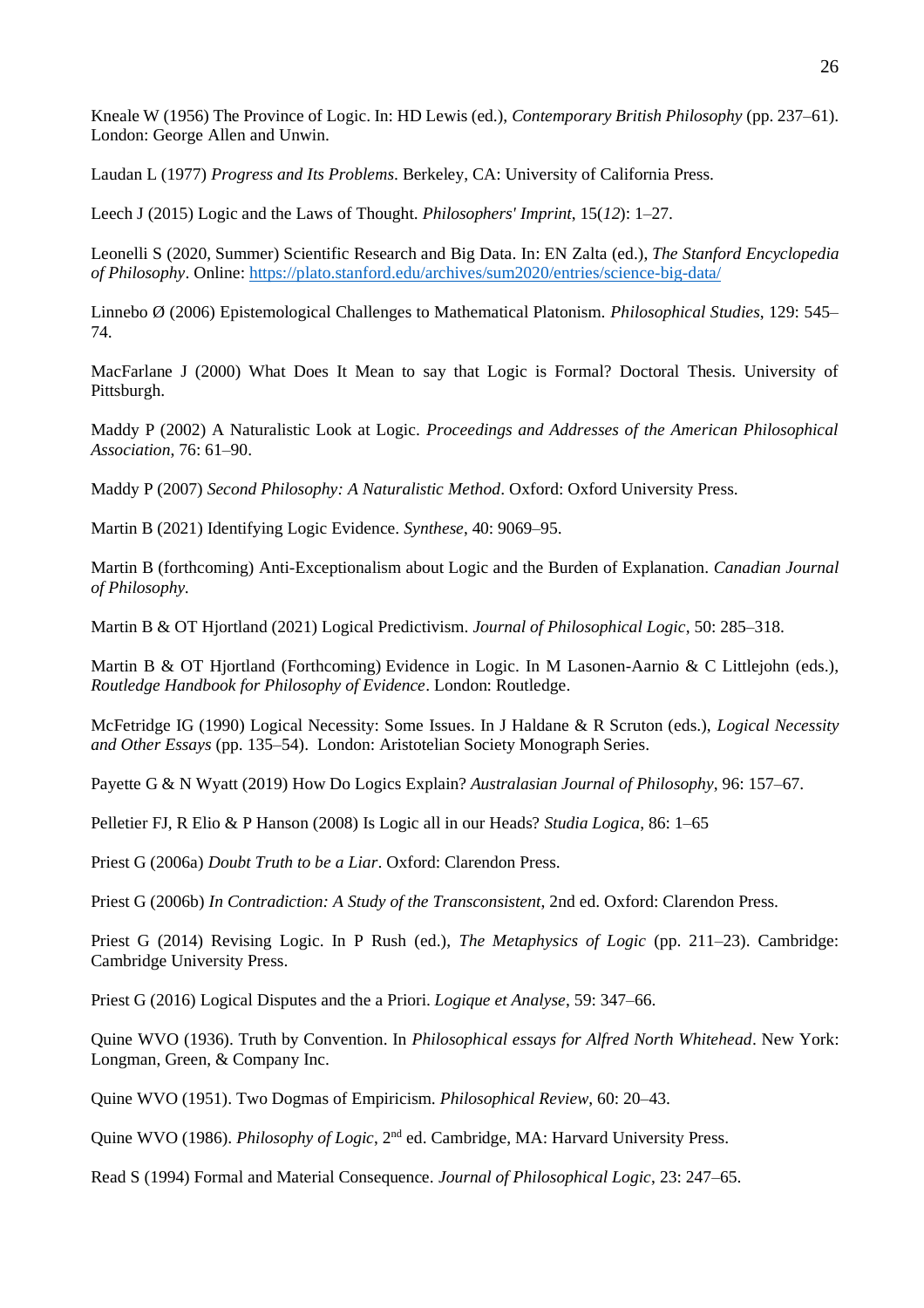Resnik MD (1985) Logic: Normative or Descriptive? The Ethics of Belief or a Branch of Psychology? *Philosophy of Science*, 52: 221–38.

Resnik MD (1999) Against Logical Realism. *History and Philosophy of Logic*, 20: 181–94.

Ricketts T (2017) Pictures, Logic, and the Limits of Sense in Wittgenstein's Tractatus. In H Sluga & DG Stern (eds.), *The Cambridge Companion to Wittgenstein*, 2nd ed. (pp. 54–95). Cambridge: Cambridge University Press.

Rossberg M & S Shapiro (2021) Logic and Science: Science and logic. *Synthese*. Online first: <https://doi.org/10.1007/s11229-021-03076-w>

Rumfitt I (2015) *The Boundary Stones of Thought: An essay in the philosophy of logic*. Oxford: Oxford University Press.

Ruphy S (2016) *Scientific Pluralism Reconsidered: A new approach to the (dis)unity of Science*. Pittsburgh, PA: University of Pittsburgh Press.

Russell B (1919). *Introduction to Mathematical Philosophy*. London: George Allen and Unwin.

Russell B (1957). On Scientific Method in Philosophy. In *Mysticism and Logic* (pp. 93–119). New York, NY: Doubleday.

Russell G (2015) The Justification of the Basic Laws of Logic. *Journal of Philosophical Logic* 44: 793–803.

Russell G (2017). Logic isn't Normative. *Inquiry,* 63: 371–88.

Russell G (2019) Deviance and Vice: Strength as a theoretical virtue in the epistemology of logic. *Philosophy and Phenomenological Research* 99: 548–63.

Schechter J (2010) The Reliability Challenge and the Epistemology of Logic. *Philosophical Perspectives*, 24: 437–64.

Shapiro S (2009) We hold these Truths to be Self-evident: But what do we mean by that? *The Review of Symbolic Logic*, 2: 175–207.

Sher G (1991) *The Bounds of Logic*. Cambridge: MIT Press.

Sher G (1996) Did Tarski Commit "Tarski's Fallacy"? *Journal of Symbolic Logic* 61: 653–86.

Sher G (2016) *Epistemic Friction: An Essay on Knowledge, Truth and Logic*. Oxford: Oxford University Press.

Sher G (2021) Invariance as a Basis for Necessity and Laws. *Philosophical Studies*. Online first: <https://doi.org/10.1007/s11098-021-01632-1>

Sherratt A (2001) Are the Laws of logic Necessary or Contingent? *Proceedings of the Aristotelian Society*, 101: 379–84.

Shieh S (2019) *Necessity Lost: Modality and Logic in Early Analytic Philosophy (Vol. 1)*. Oxford: Oxford University Press.

Sider T (2013) *Writing the Book of the World*. Oxford: Clarendon Press.

Steinberger F (2020, Winter) The Normative Status of Logic. In: EN Zalta (ed.), *The Stanford Encyclopedia of Philosophy*. Online:<https://plato.stanford.edu/archives/win2020/entries/logic-normative/>